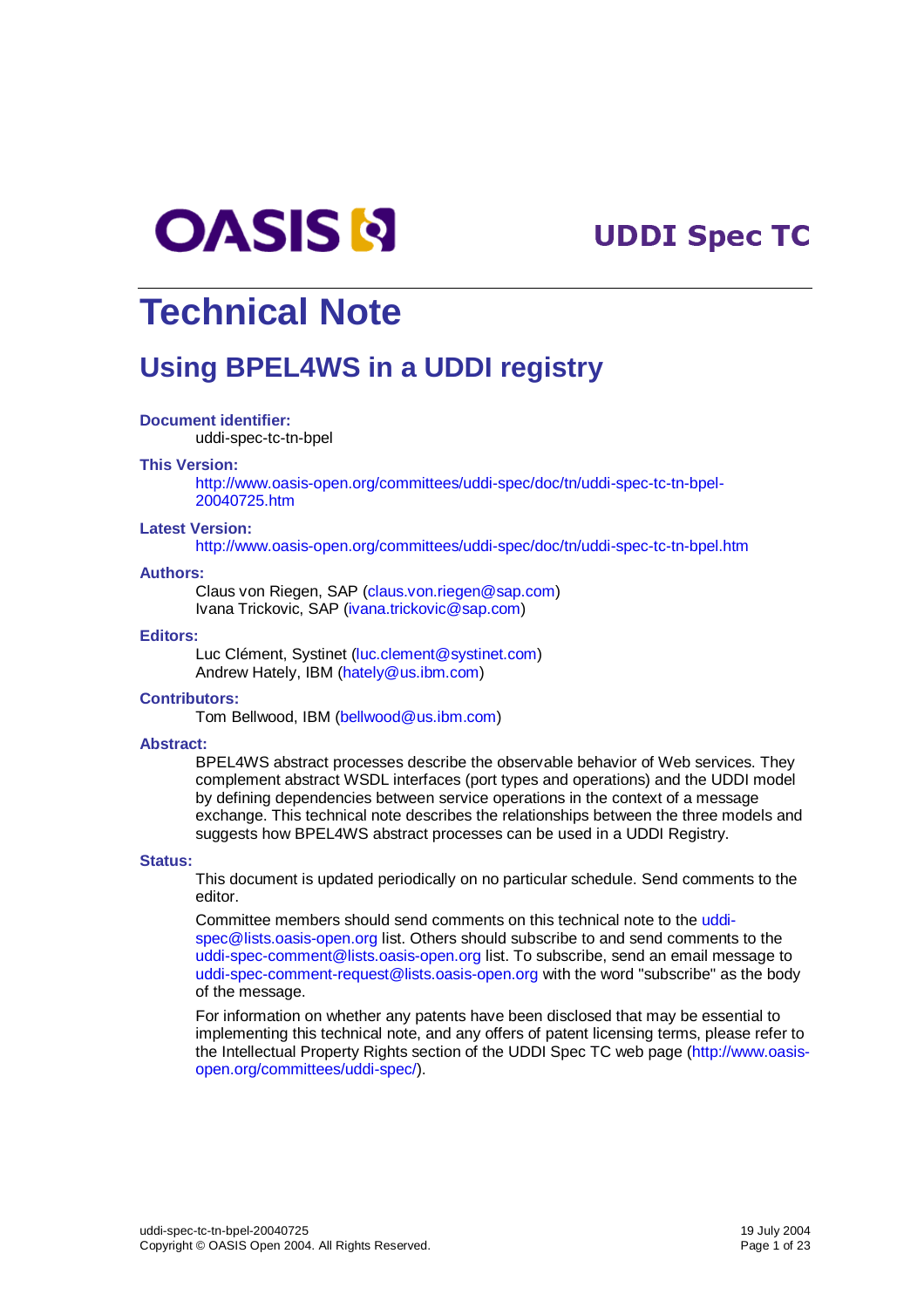# **Table of Contents**

| $\mathbf{1}$ |  |  |  |  |
|--------------|--|--|--|--|
|              |  |  |  |  |
|              |  |  |  |  |
|              |  |  |  |  |
| 2            |  |  |  |  |
|              |  |  |  |  |
|              |  |  |  |  |
|              |  |  |  |  |
| 3            |  |  |  |  |
|              |  |  |  |  |
|              |  |  |  |  |
|              |  |  |  |  |
| 4            |  |  |  |  |
|              |  |  |  |  |
|              |  |  |  |  |
|              |  |  |  |  |
|              |  |  |  |  |
|              |  |  |  |  |
|              |  |  |  |  |
|              |  |  |  |  |
|              |  |  |  |  |
|              |  |  |  |  |
|              |  |  |  |  |
|              |  |  |  |  |
|              |  |  |  |  |
|              |  |  |  |  |
|              |  |  |  |  |
|              |  |  |  |  |
|              |  |  |  |  |
|              |  |  |  |  |
|              |  |  |  |  |
|              |  |  |  |  |
| 5            |  |  |  |  |
|              |  |  |  |  |
|              |  |  |  |  |
|              |  |  |  |  |
|              |  |  |  |  |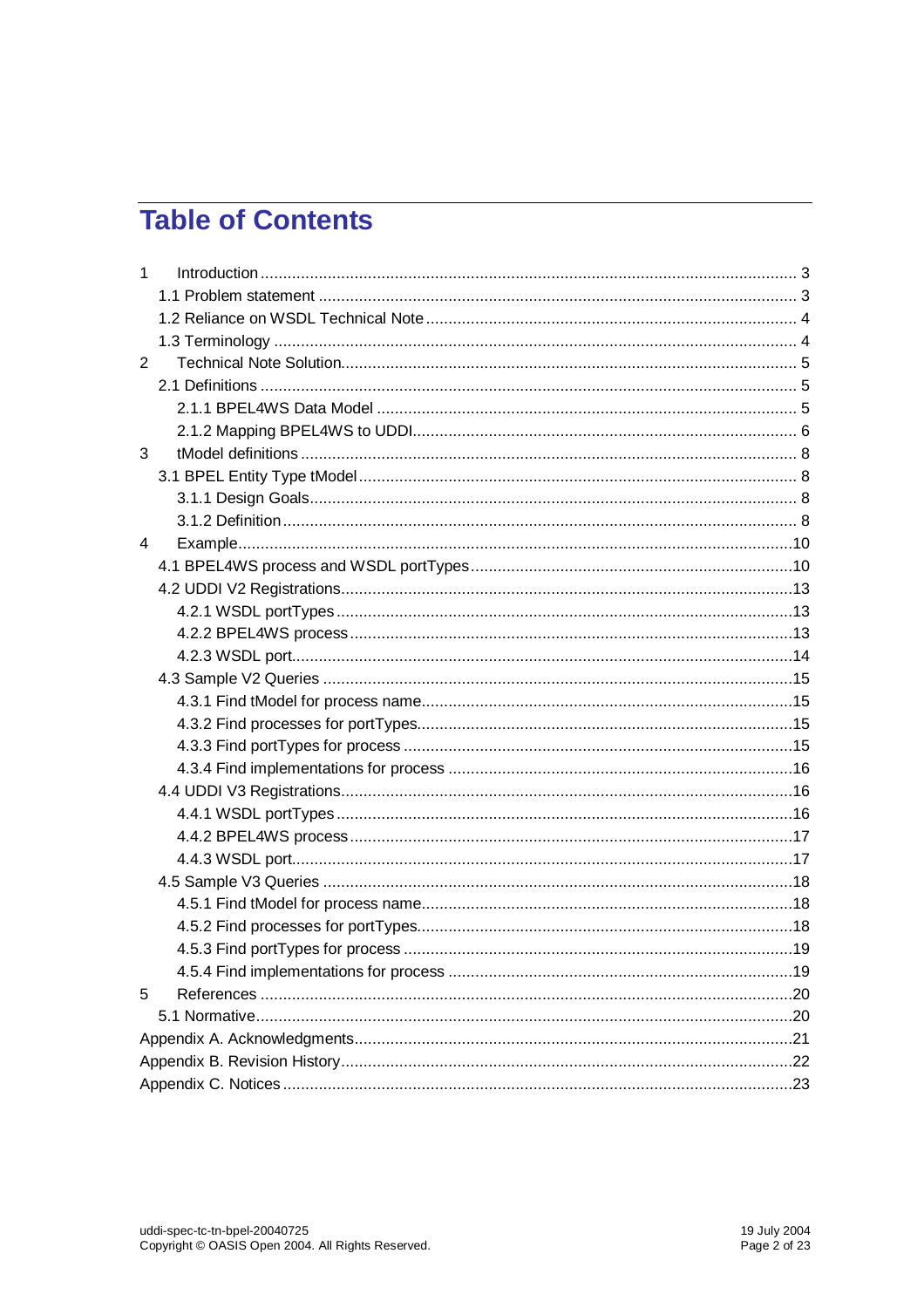# **1 Introduction**

## **1.1 Problem statement**

Publishing and discovering individual Web services is probably the area UDDI is most often used for. Also, the question on how to do that, especially by using WSDL **[WSDL11]**, is already addressed by a number of Best Practice documents (**[WSDLBP]**, **[WSDLTN]**).

WSDL describes the static interface of Web services, which includes definitions of individual operations. This may be adequate for Web services participating in stateless message exchanges. For Web services, which participate in longer conversations, it is necessary to describe the behavior of the services in terms of dependencies, either logical or temporal, among exchanged messages. This is the focus of several efforts including **[BPEL4WS]**, now under standardization by the OASIS WSBPEL TC.

BPEL4WS abstract processes complement abstract WSDL interfaces describing behavioral aspects of Web services and providing data needed for integration with business partners. Abstract processes are used to specify the order in which business partners may invoke operations. Therefore it may be also of interest to exchange abstract processes between business partners. Software companies and standards bodies may use a UDDI registry to publish different types of services and business users may populate the registry with descriptions of services they support. BPEL4WS and WSDL may be used to describe service types, protocols that are supported and other deployment details.

While it is certainly possible to publish BPEL4WS process definitions in a UDDI registry, no guidelines are available as of today, which specify a common approach for doing that. Without such a common approach, the certainty that users find BPEL4WS process definitions or Web services that implement a given part of such a definition is limited.

This technical note provides guidelines for publishing BPEL4WS abstract processes in UDDI. The primary goals of mapping BPEL4WS artifacts to the UDDI model are to:

- 1. Enable the automatic registration of BPEL4WS definitions in UDDI
- 2. Enable optimized and flexible UDDI queries based on specific BPEL4WS artifacts and metadata
- 3. Provide composability with the mapping described in the Using WSDL in a UDDI Registry, Version 2 **[WSDLTN]** Technical Note document

The following types of queries are enabled by this technical note:

- Given the namespace and/or local name of a bpws:process, find the tModel that represents that process.
- Given a tModel that represents a wsdl:portType (based on the usage of **[WSDLTN]**), find all tModels that represent bpws:processes based on that wsdl:portType.
- Given a tModel representing a bpws:process, find all tModels representing wsdl:portTypes that are used by the bpws:process.
- Given a tModel representing a bpws:process, find all bindingTemplates that implement a wsdl:portType that in turn is part of the bpws:process.

Publishing and discovering multi-party processes (including processes with just two participants) in a UDDI registry is out of scope of this Technical Note. BPEL4WS abstract processes could be used for describing the behavior of one participant in a multi-party process. A separate model based on BPEL4WS abstract processes is needed for describing the way how multiple Web services interact in the context of a scenario. We envisage that the proposal given in this document can be easily extended in order to store and retrieve multi-party processes to and from a UDDI registry.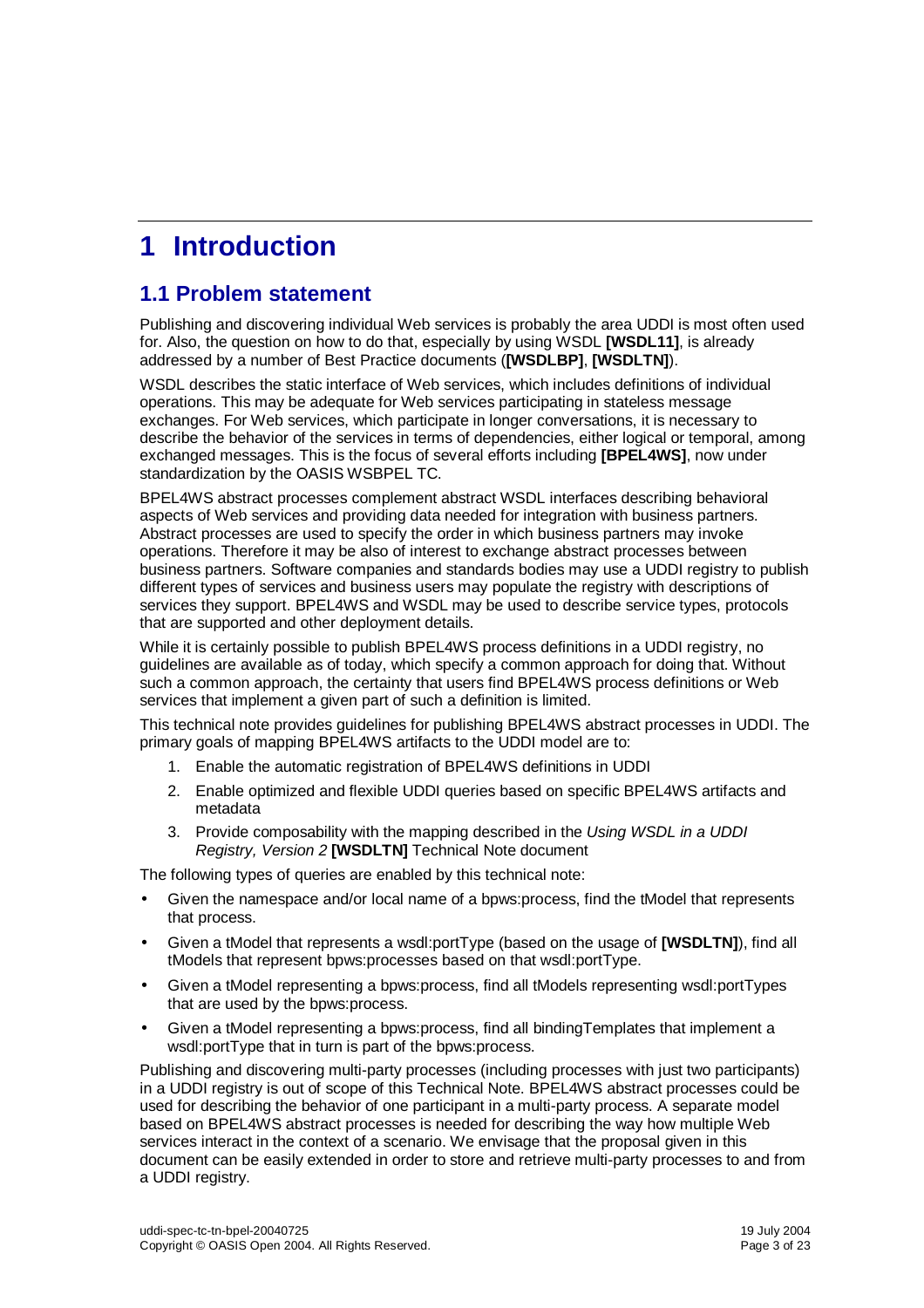# **1.2 Reliance on WSDL Technical Note**

Since BPEL4WS abstract processes operate on WSDL artifacts, a common approach for mapping WSDL artifacts to the UDDI model is a prerequisite for this technical note in general. In particular, WSDL port types need to be registered and identified individually in UDDI. Thus, this technical note assumes the application of the Technical Note for Using WSDL in a UDDI Registry, Version 2.0 **[WSDLTN]**.

# **1.3 Terminology**

The key words must, must not, required, shall, shall not, should, should not, recommended, may, and optional in this document are to be interpreted as described in **[RFC2119]**.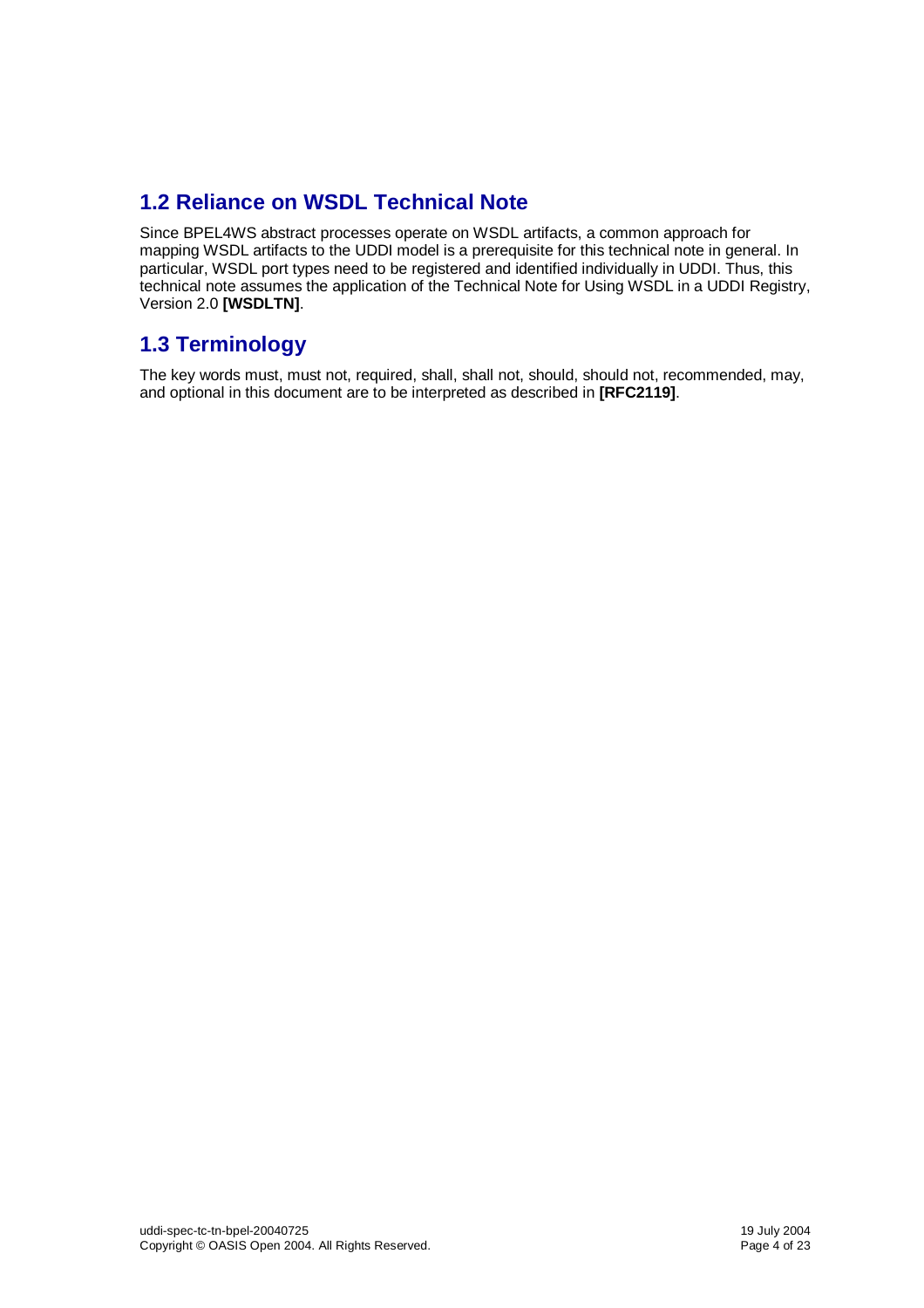# **2 Technical Note Solution**

# **2.1 Definitions**

This section briefly explains a sub-set of BPEL4WS features that is of interest to this technical note and concepts of the mapping of BPEL4WS into UDDI.

## **2.1.1 BPEL4WS Data Model**

The BPEL4WS model supports definition of the observable behavior of a Web service participating in a long-running conversation with other Web services. More particularly, the model defines abstract processes, which may be used for describing the observable behavior. These processes are in the scope of this Technical Note. BPEL4WS introduces features, such as process, action, correlation, role, partner link, etc, needed to describe the behavioral aspects of Web services. Figure 1 shows a sub-set of those features of interest in the context of this note and relationships between them. An action is one of BPEL4WS activities dealing with Web services interactions (invoking an operation of another Web service or waiting for a message to be received). A process defines sequencing of Web services interactions and other BPEL4WS primitive activities.

A Web service may play multiple roles within a conversation. Usually, for each partner the Web service may expose a different role. The abstract process declares roles that the Web service provider implements and roles that its partners must implement in order to make conversations possible in accordance to the described abstract process.

BPEL4WS partner link type defines binary relationship between roles. It specifies at most two roles that may communicate.

The BPEL4WS model is built on top of the abstract part of WSDL, which includes definitions of port types, messages and data types. Therefore, a BPEL4WS abstract process definition is reusable, that is, different services may implement the same BPEL4WS abstract process. The BPEL4WS process definition relies on WSDL operations. Each role defined in the partner link type specifies exactly one WSDL port type it implements.

A single BPEL4WS document may include multiple abstract process definitions. However, they are uniquely identified by the target namespace and its local name.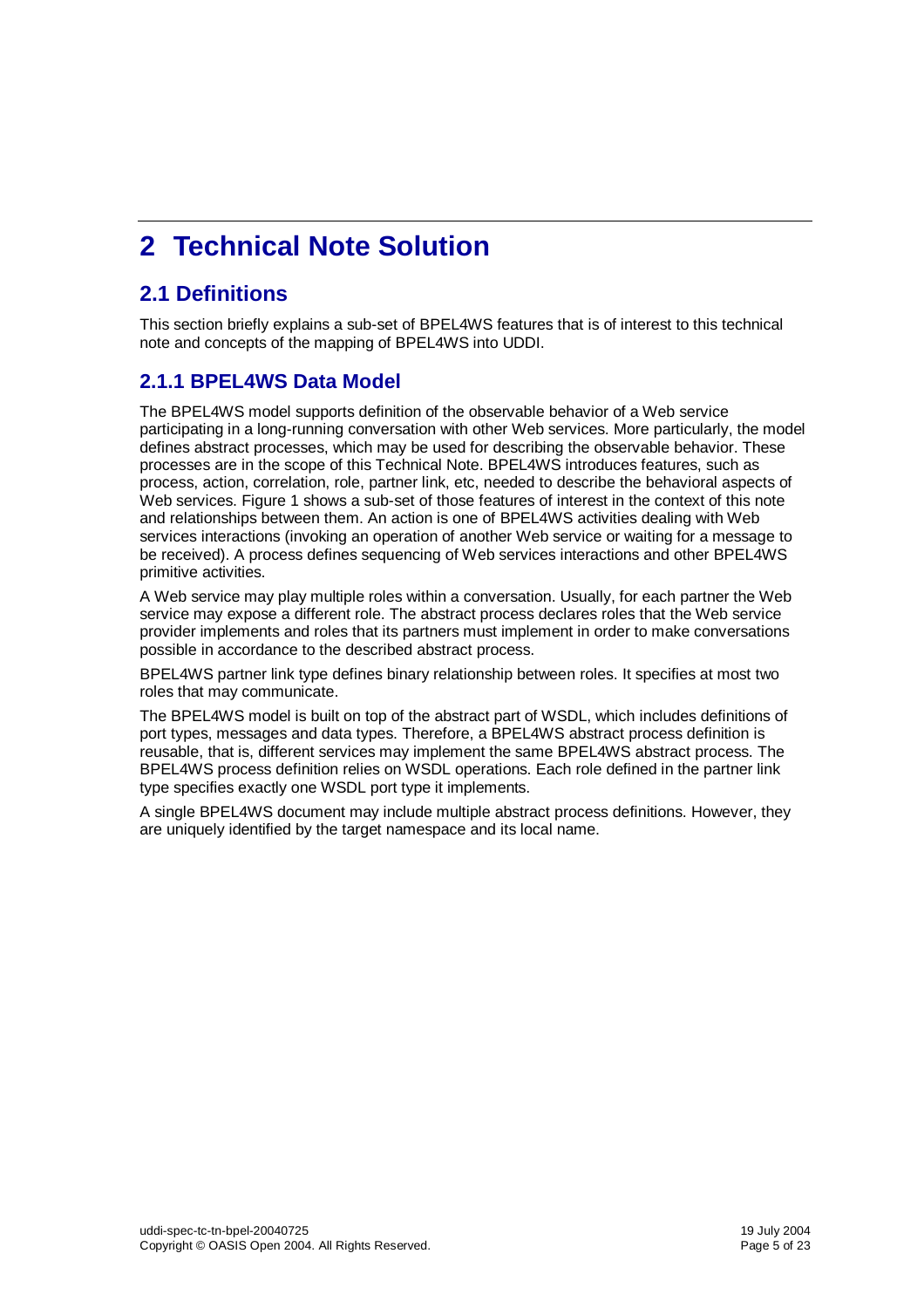

Figure 1: The BPEL model and its relationship with WSDL

### **2.1.2 Mapping BPEL4WS to UDDI**

BPEL4WS abstract processes are published as separate UDDI tModels. They are named with the BPEL4WS process name. They are categorized as BPEL4WS process definitions, using a category system defined in this technical note. Their overviewDoc references an external BPEL4WS document that contains the process definition.

All WSDL portTypes that are used in the BPEL4WS process definition (via the referenced BPEL4WS partnerLinkTypes) are published as portType tModels according to **[WSDLTN]**.

The process tModel references all such WSDL portType tModels, using the WSDL portType Reference tModel defined in **[WSDLTN]**. Note that it is a characteristic of the BPEL4WS process that it defines a conversation based on WSDL portTypes. Thus, the relationship between process tModel and portType tModel is to be published by the process tModel publisher, not by the portType tModel publisher, which may be a different person.

Implementations of those WSDL portTypes that are used in a BPEL4WS process are published as a UDDI bindingTemplate and reference, additionally to the corresponding WSDL portType tModel, the process tModel that represents the BPEL4WS process. Note that it is a characteristic of a deployed Web service that it behaves as described in a particular BPEL4WS process. Thus, the relationship between bindingTemplate and process tModel is to be published by the bindingTemplate publisher, not by the process tModel publisher, which may be a different person.

An overview of this mapping approach is illustrated by Figure 2.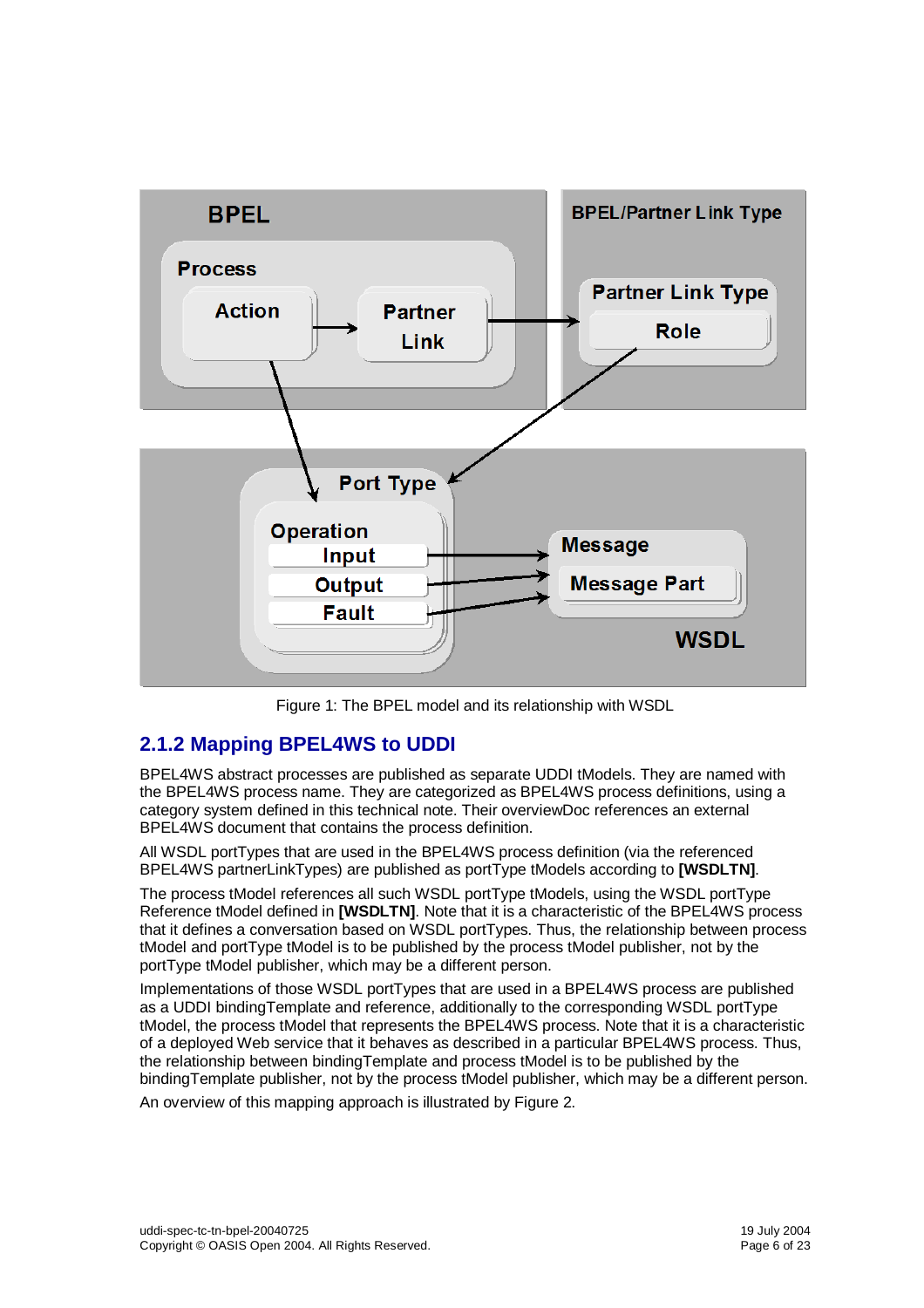

**Focus of WSDL Technical Note** 

Figure 2: Mapping BPEL to UDDI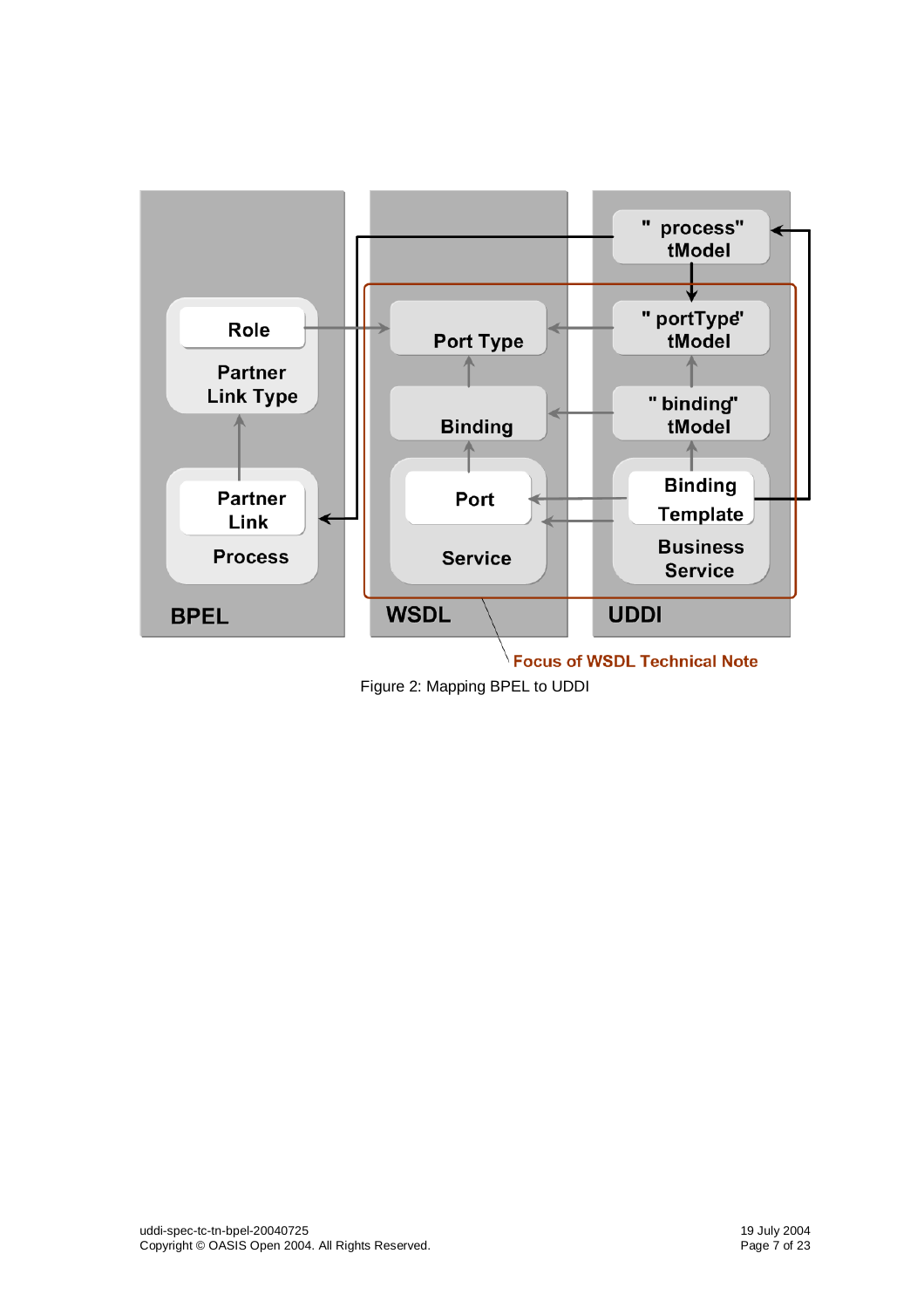# **3 tModel definitions**

# **3.1 BPEL Entity Type tModel**

### **3.1.1 Design Goals**

This mapping uses a number of UDDI entities to represent the various entities within a BPEL4WS document. A mechanism is required to indicate what type of BPEL4WS entity is being described by each UDDI entity. The BPEL Entity Type tModel provides a typing system for this purpose. This category system is used to indicate that a UDDI entity represents a particular type of BPEL4WS entity.

## **3.1.2 Definition**

| Name:                  | uddi.org:bpel:types                       |  |  |
|------------------------|-------------------------------------------|--|--|
| Description:           | <b>BPEL Type Category System</b>          |  |  |
| V3 format key:         | uddi:uddi.org:bpel:types                  |  |  |
| V1, V2 format key:     | uuid:e8d75f6c-3f24-3b8d-97fd-f168e424056f |  |  |
| <b>Categorization:</b> | categorization                            |  |  |
| <b>Checked:</b>        | yes                                       |  |  |

### **3.1.2.1 V2 tModel Structure**

```
<tModel tModelKey="uuid:e8d75f6c-3f24-3b8d-97fd-f168e424056f">
    <name>uddi.org:bpel:types</name>
    <overviewDoc>
        <overviewURL>
              TBD, should point to this section when the document is published as a
Technical Note by the UDDI TC
       </overviewURL>
    </overviewDoc>
    <categoryBag>
       <keyedReference
            keyName="uddi-org:categorization:types"
            keyValue="categorization"
           tModelKey="uuid:c1acf26d-9672-4404-9d70-39b756e62ab4"/>
        <keyedReference
            keyName="uddi-org:categorization:types"
            keyValue="unchecked"
            tModelKey="uuid:c1acf26d-9672-4404-9d70-39b756e62ab4"/>
    </categoryBag>
</tModel>
```
### **3.1.2.2 Valid Values**

There is only one valid value that can be used with this category system:

| keyValue | <b>Description</b>                                           | <b>UDDI Entity</b> |
|----------|--------------------------------------------------------------|--------------------|
| process  | Represents a UDDI entity<br>categorized as a<br>bpel:process | tModel             |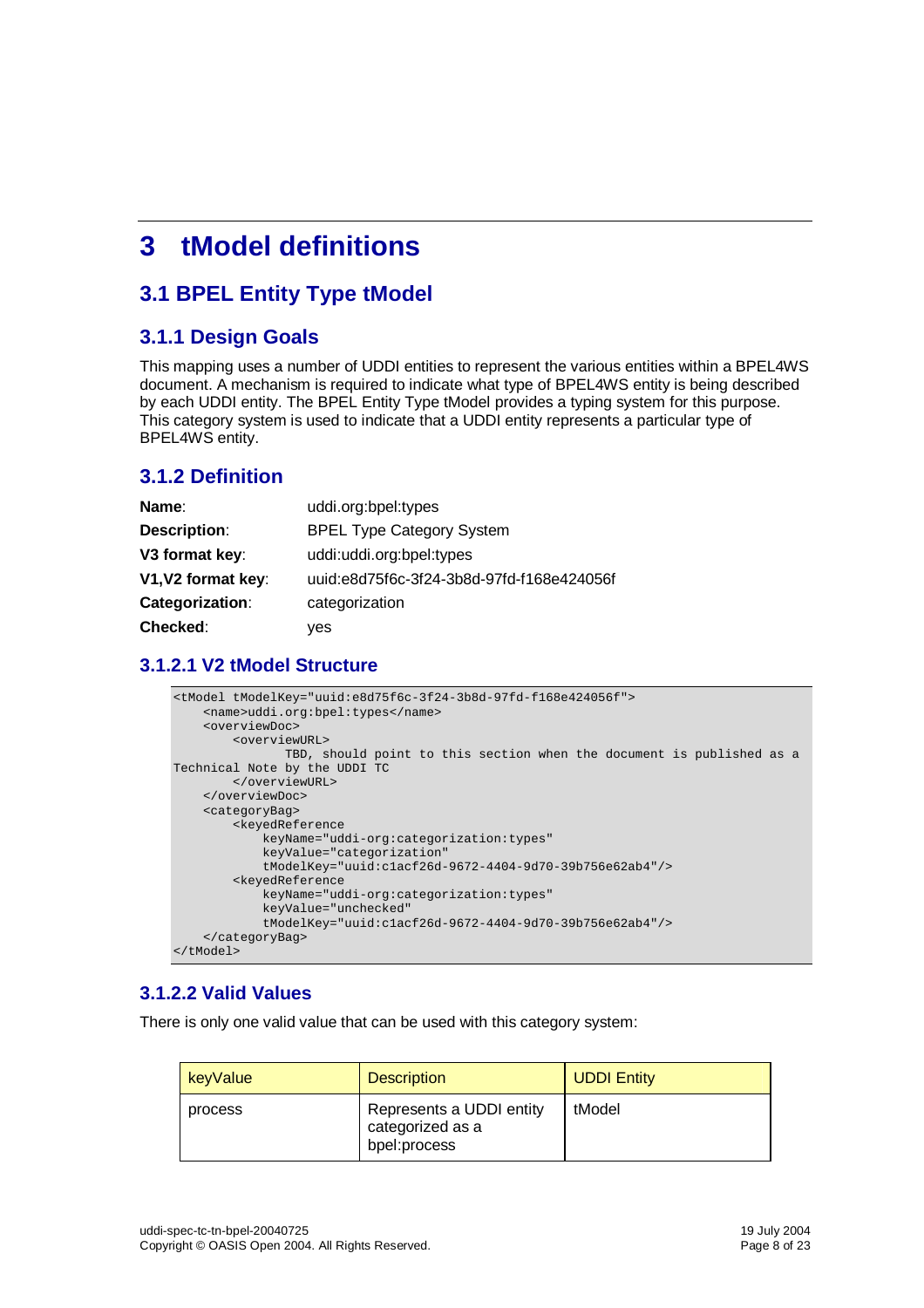## **3.1.2.3 Example of Use**

A V2 tModel representing a process would have a categoryBag representing its type:

```
<categoryBag>
           <keyedReference
                  tModelKey="uuid:e8d75f6c-3f24-3b8d-97fd-f168e424056f"
                  keyName="BPEL Entity type"
                  keyValue="process"/>
```
… </categoryBag>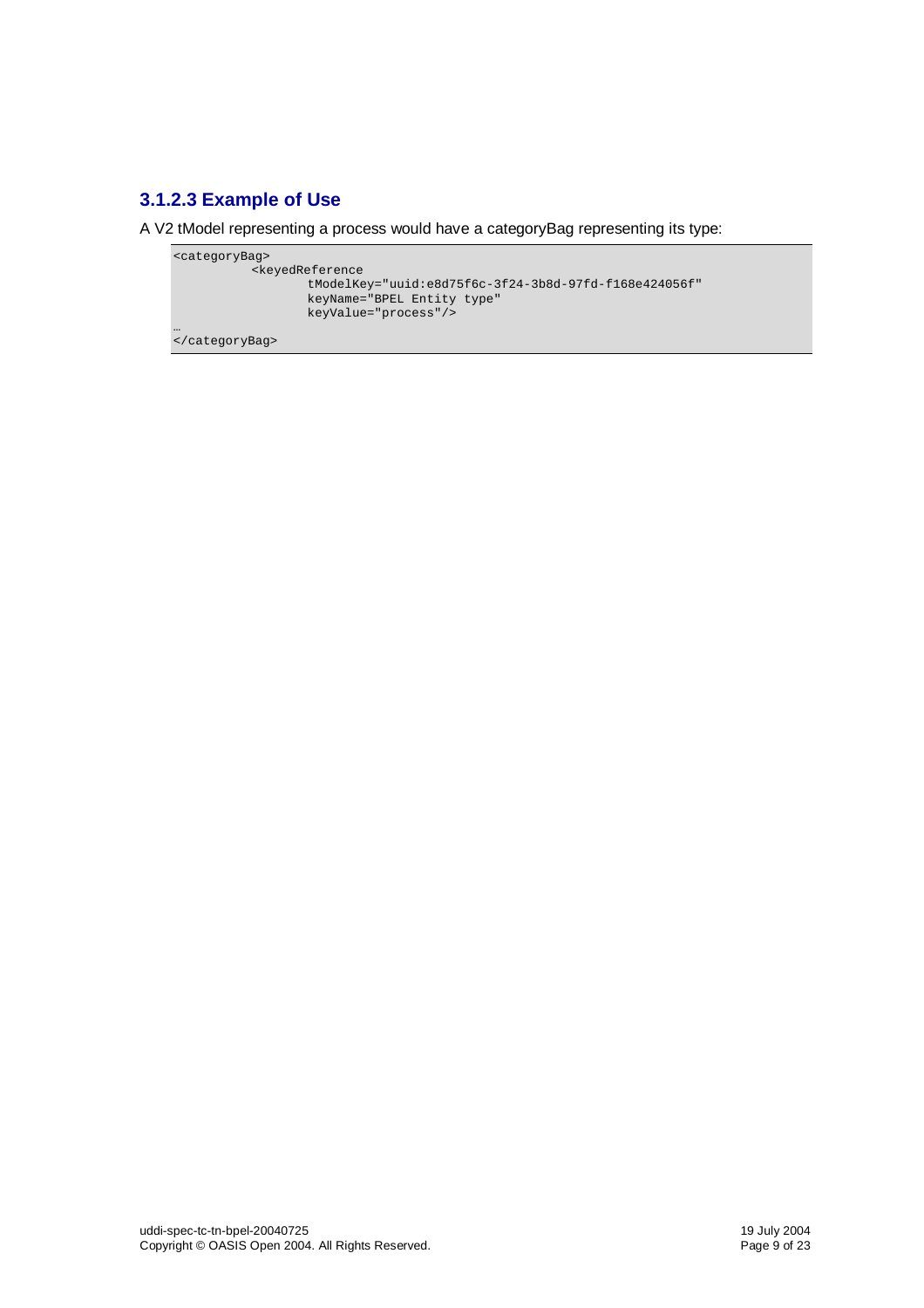# **4 Example**

This section includes tModels representing a BPEL4WS abstract process, accompanying WSDL descriptions and UDDI registrations. A Travel Agent example is used for illustration. The example gives the basic behavior exposed by a Travel Agent service in a Ticket Reservation System. Figure 3 shows the overall process: the Travel Agent interacts with a Customer (a traveler) according to a very simplified choreography: a customer can order a trip with the travel agent, and later may either cancel or confirm already reserved trip.



Figure 3: The Ticket Reservation scenario

# **4.1 BPEL4WS process and WSDL portTypes**

The following code example shows the abstract WSDL interfaces of the Travel Agent service, the abstract WSDL interface of the Customer service, and the relationship between the two services (or corresponding roles).

```
<?xml version="1.0" ?>
<definitions name="TravelAgent"
targetNamespace="http://example.com/travelagent/wsdl"
xmlns="http://schemas.xmlsoap.org/wsdl/"
xmlns:bpws="http://schemas.xmlsoap.org/ws/2003/03/business-process/"
xmlns:plnk="http://schemas.xmlsoap.org/ws/2003/05/partner-link/">
<!—- data type definitions and message definitions are omitted-->
<!-- port type definitions -->
<portType name="InterfaceOfTravelAgent">
```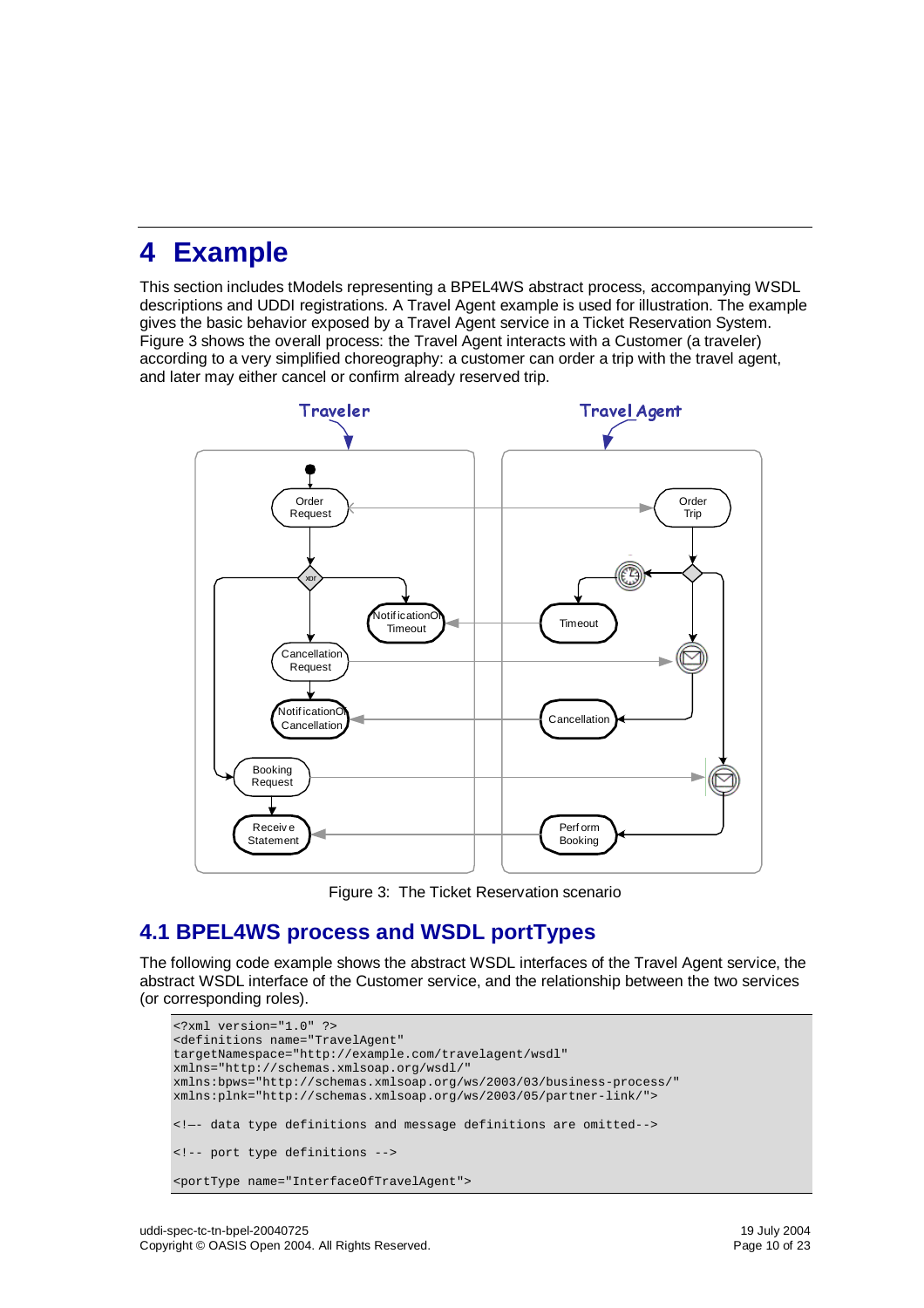```
<operation name="OrderTrip">
      <input message="orderRequest"/>
      <output message="orderAcknowledgement"/>
   </operation>
   <operation name="CancelReservation">
      <input message="cancellationRequest"/>
   </operation>
   <operation name="PerformBooking">
      <input message="bookingRequest"/>
      <output message="bookingConfirmation"/>
   </operation>
</portType>
<portType name="InterfaceOfCustomer">
   <operation name="NotificationOfCancellation">
     <input message="cancellationResponse"/>
   </operation>
   <operation name="NotificationOfTimeout">
      <input message="timeoutMsg"/>
   </operation>
   <operation name="ReceiveStatement">
     <input message="statement"/>
   </operation>
</portType>
<!—partner link type definitions -->
<plnk:partnerLinkType name="TravelAgentService">
   <plnk:role name="TravelAgent">
     <plnk:portType name="InterfaceOfTravelAgent"/>
   </plnk:role>
   <plnk:role name="Customer">
      <plnk:portTYpe name="InterfaceOfCustomer"/>
   </plnk:role>
</plnk:partnerLinkType>
<!—definition of properties -->
<bpws:property name="reservationID" type="xsd:string"/>
<!—- property aliases are omitted-->
</definitions>
```
#### The following code example shows the BPEL4WS abstract process of the Travel Agent service.

```
<process name="ReservationAndBookingTickets"
  targetNamespace="http://example.com/travelagent"
  xmlns="http://schemas.xmlsoap.org/ws/2003/03/business-process/"
  xmlns:taw="http://example.com/travelagent/wsdl"
  abstractProcess="yes">
  <partnerLinks>
      <partnerLink name="TravelAgency"
        partnerLinkType="taw:TravelAgencyService"
        partnerRole="Customer"
        myRole="TravelAgent"/>
  </partnerLinks>
   <correlationSets>
     <correlationSet name="reservationCorrelation"
           properties="taw:reservationID"/>
   </correlationSets>
  <sequence>
```

```
uddi-spec-tc-tn-bpel-20040725 19 July 2004
Copyright © OASIS Open 2004. All Rights Reserved. Page 11 of 23
```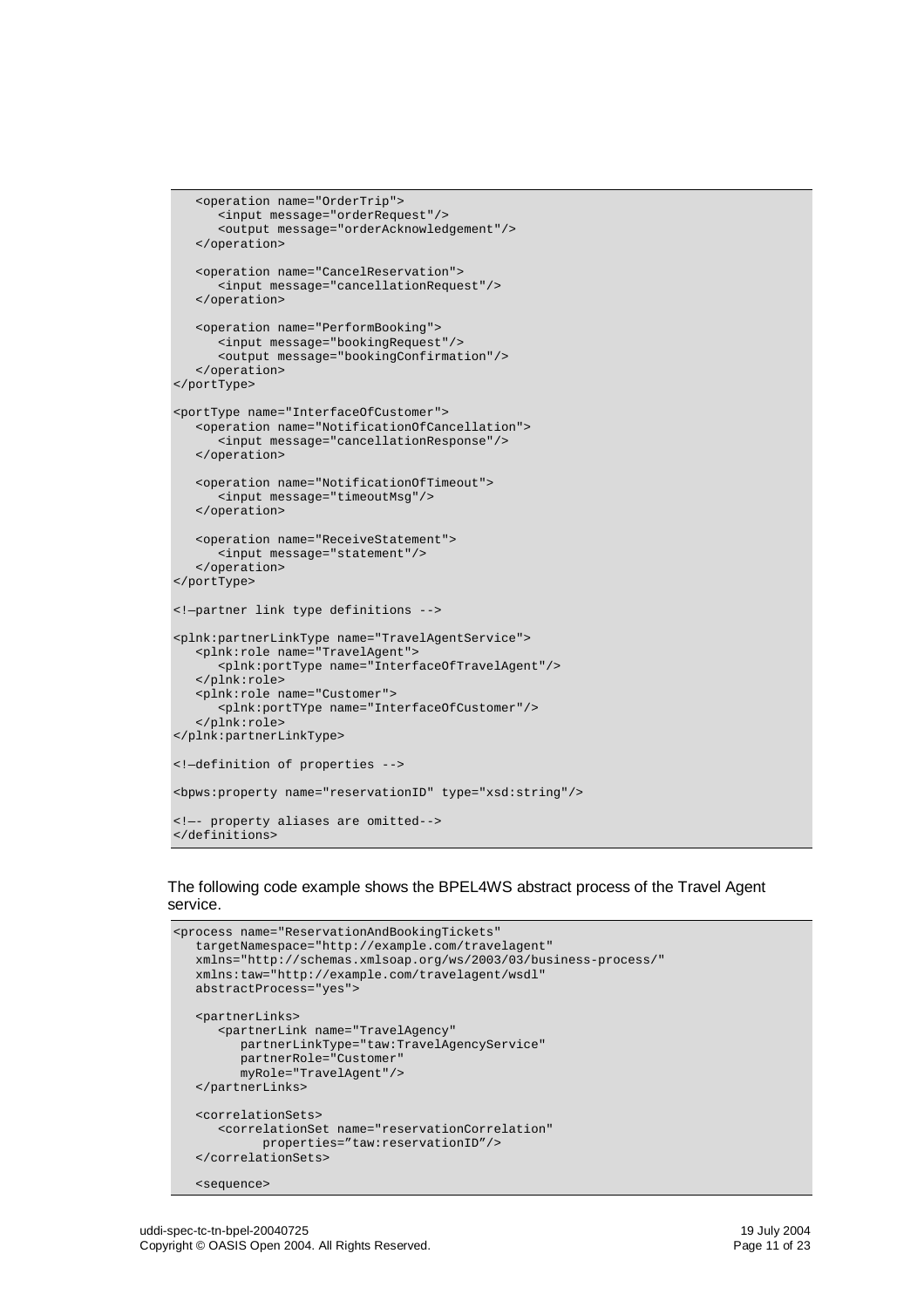```
<receive partnerLink="TravelAgency
        portType="taw:InterfaceOfTravelAgent"
        operation="OrderTrip"
         createInstance="yes">
         <correlations>
            <correlation set="reservationCorrelation"
                 initiate="yes"/>
         </correlations>
      </receive>
      <pick>
         <onAlarm duration="P0Y0M1D">
            <invoke partnerLink="TravelAgency"
                  portType="taw:InterfaceOfCustomer"
                  operation="NotificationOfTimeout">
              <correlations>
                <correlation set="reservationCorrelation"
                         pattern="out"/>
              </correlations>
            </invoke>
         </onAlarm>
         <onMessage partnerLink="TravelAgency"
                 portType="taw:InterfaceOfTravelAgent"
                 operation="CancelReservation">
            <correlations>
               <correlation set="reservationCorrelation"/>
            </correlations>
            <invoke partnerLink="TravelAgency"
                  portType="taw:InterfaceOfCustomer"
                 operation="NotificationOfCancellation">
               <correlations>
                <correlation set="reservationCorrelation"
                   pattern="out"/>
               </correlations>
            </invoke>
         </onMessage>
         <onMessage partnerLink="TravelAgency"
                 portType="taw:InterfaceOfTravelAgent"
                  operation="PerformBooking">
             <correlations>
                <correlation set="reservationCorrelation"/>
             </correlations>
             <invoke partnerLink="TravelAgency"
                    portType="taw:InterfaceOfCustomer"
                    operation="ReceiveStatement">
                 <correlations>
                    <correlation set="reservationCorrelation"
                          pattern="out"/>
                 </correlations>
            </invoke>
         </onMessage>
      </pick>
   </sequence>
</process>
```
The Travel Agent service provider may publish this BPEL4WS abstract process and accompanying abstract WSDL interface in a UDDI registry. In this way any customer may use this description in order to understand requirements the Travel Agent service exposes in the context of this scenario.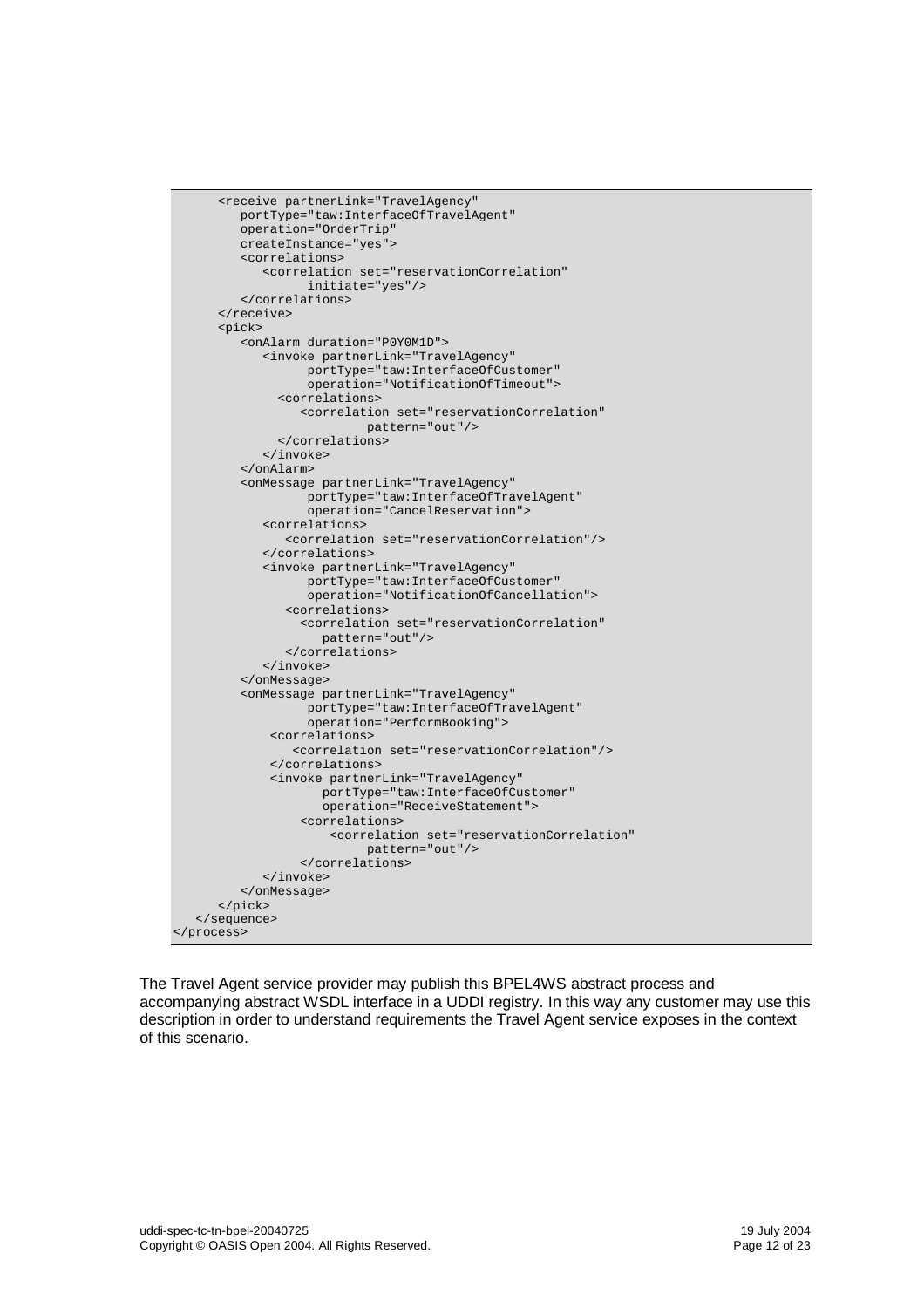# **4.2 UDDI V2 Registrations**

The following code examples show the UDDI registrations for the abstract WSDL interfaces and the BPEL4WS abstract that were used in the previous section.

### **4.2.1 WSDL portTypes**

According to the Technical Note for using WSDL in UDDI **[WSDLTN]**, the WSDL portTypes that are used in the BPEL4WS process definitions are published as separate tModels as follows:

```
<tModel tModelKey="uuid:a1..." >
    <name>InterfaceOfTravelAgent</name>
    <overviewDoc>
         <overviewURL>http://location/travelagent.wsdl<overviewURL>
    <overviewDoc>
    <categoryBag>
       <keyedReference
            tModelKey="uuid:d01987d1-ab2e-3013-9be2-2a66eb99d824"
            keyName="uddi-org:xml:namespace"
            keyValue="http://example.com/travelagent/wsdl" />
        <keyedReference
            tModelKey="uuid:6e090afa-33e5-36eb-81b7-1ca18373f457"
            keyName="uddi-org:wsdl:types"
            keyValue="portType" />
    </categoryBag>
</tModel>
```

```
<tModel tModelKey="uuid:a2..." >
    <name>InterfaceOfCustomer</name>
    <overviewDoc>
         <overviewURL>http://location/customer.wsdl<overviewURL>
    <overviewDoc>
    <categoryBag>
        <keyedReference
            tModelKey="uuid:d01987d1-ab2e-3013-9be2-2a66eb99d824"
            keyName="uddi-org:xml:namespace"
            keyValue="http://example.com/travelagent/wsdl" />
        <keyedReference
            tModelKey="uuid:6e090afa-33e5-36eb-81b7-1ca18373f457"
            keyName="uddi-org:wsdl:types"
            keyValue="portType" />
    </categoryBag>
</tModel>
```
### **4.2.2 BPEL4WS process**

```
<tModel tModelKey="uuid:b1..." >
    <name>ReservationAndBookingTickets</name>
    <overviewDoc>
         <overviewURL>http://location/reservation.bpel<overviewURL>
   <overviewDoc>
   <categoryBag>
       <keyedReference
            tModelKey="uuid:d01987d1-ab2e-3013-9be2-2a66eb99d824"
           keyName="uddi-org:xml:namespace"
            keyValue="http://example.com/travelagent" />
        <keyedReference
            tModelKey="uuid:e8d75f6c-3f24-3b8d-97fd-f168e424056f"
            keyName="uddi-org:bpel:types"
           keyValue="process" />
        <keyedReference
```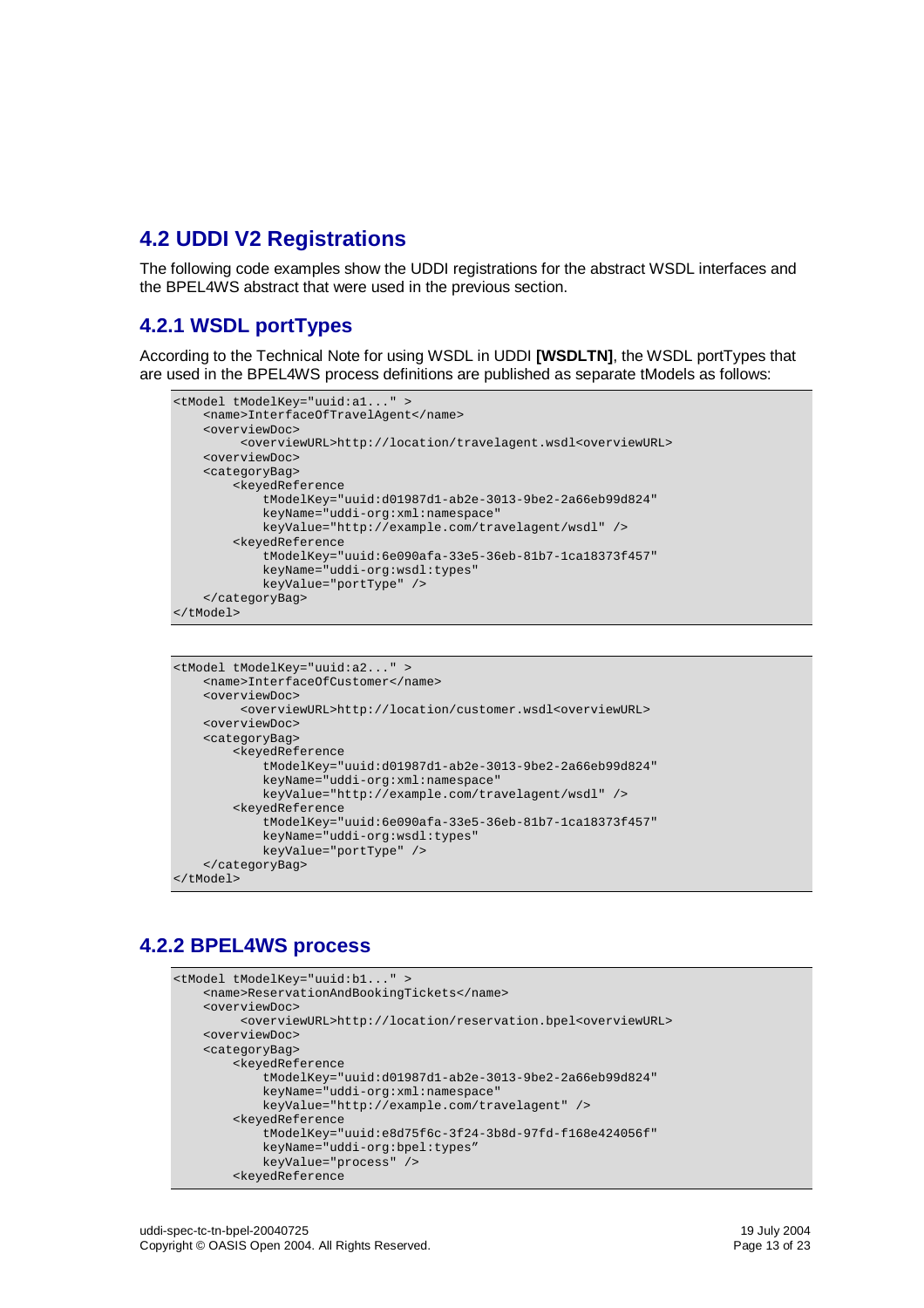```
tModelKey="uuid:082b0851-25d8-303c-b332-f24a6d53e38e"
            keyName="uddi-org:wsdl:portTypeReference"
           keyValue="uuid:a1..." />
        <keyedReference
           tModelKey="uuid:082b0851-25d8-303c-b332-f24a6d53e38e"
           keyName="uddi-org:wsdl:portTypeReference"
           keyValue="uuid:a2..." />
    </categoryBag>
</tModel>
```
## **4.2.3 WSDL port**

```
<businessService
  serviceKey="d1..."
  businessKey="e1...">
  …
  <bindingTemplates>
    <bindingTemplate
        bindingKey="c1..."
        serviceKey="d1...">
        <accessPoint URLType="http">
         http://location/sample
        </accessPoint>
        <tModelInstanceDetails>
            <tModelInstanceInfo
                tModelKey="...">
                <description xml:lang="en">
                    The wsdl:binding that this wsdl:port implements.
                    The instanceParms specifies the port local name.
                </description>
                <instanceDetails>
                    <instanceParms>TravelAgentPort</instanceParms>
                </instanceDetails>
            </tModelInstanceInfo>
            <tModelInstanceInfo
                tModelKey="uuid:a1...">
                <description xml:lang="en">
                    The wsdl:portType that this wsdl:port implements.
                </description>
            </tModelInstanceInfo>
            <tModelInstanceInfo
                tModelKey="uuid:b1...">
                <description xml:lang="en">
                    The bpel:process this wsdl:port supports.
                </description>
            </tModelInstanceInfo>
        </tModelInstanceDetails>
    </bindingTemplate>
  </bindingTemplates>
</businessService>
```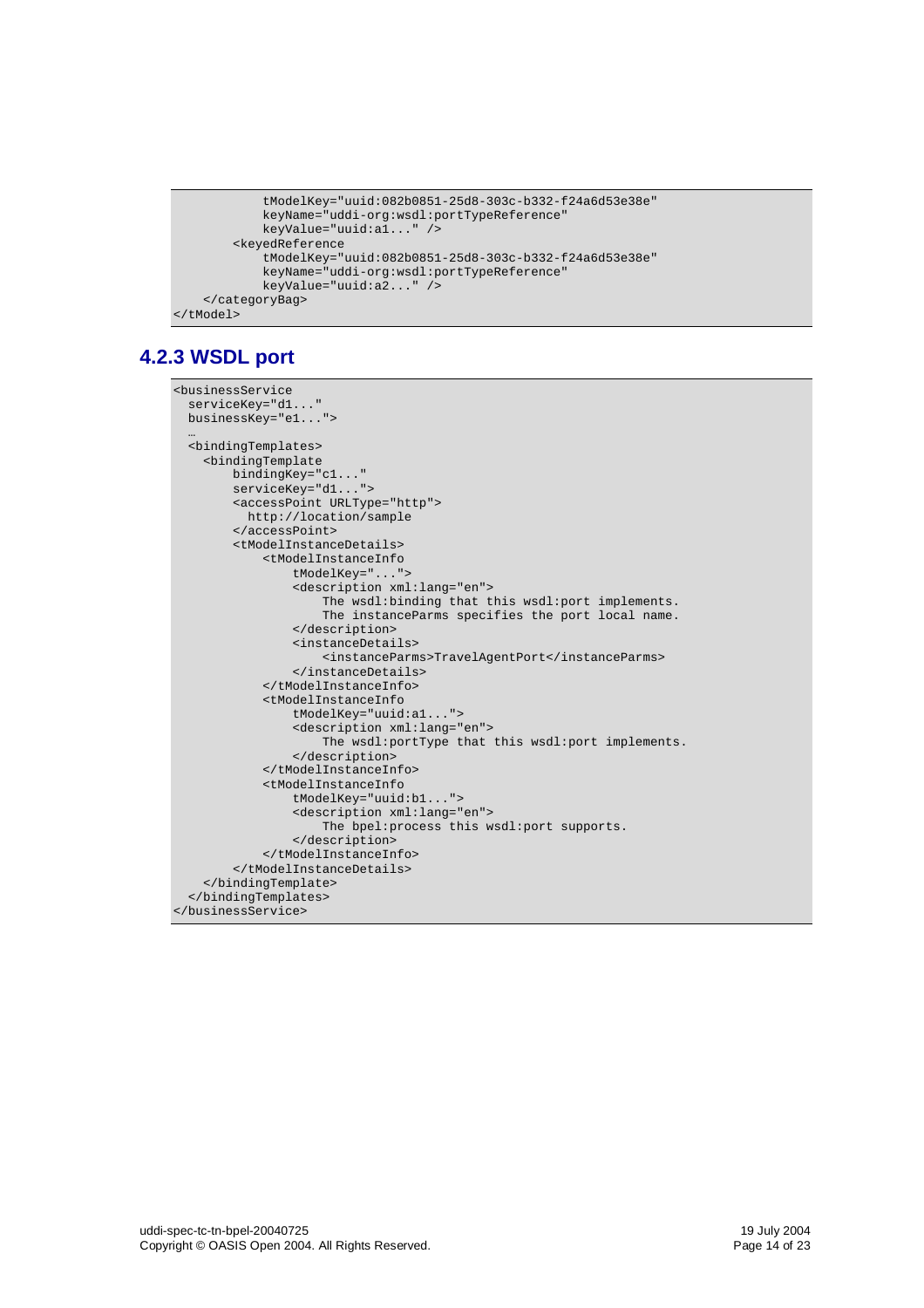# **4.3 Sample V2 Queries**

### **4.3.1 Find tModel for process name**

Find the process tModel for ReservationAndBookingTickets in the namespace http://example.com/travelagent.

```
<find_tModel generic="2.0" xmlns="urn:uddi-org:api_v2">
    <name>ReservationAndBookingTickets</name>
    <categoryBag>
       <keyedReference
         tModelKey="uuid:e8d75f6c-3f24-3b8d-97fd-f168e424056f"
          keyValue="process"/>
        <keyedReference
          tModelKey="uuid:d01987d1-ab2e-3013-9be2-2a66eb99d824"
         keyValue="http://example.com/travelagent"/>
    </categoryBag>
</find_tModel>
```
This should return the tModelKey "uuid:b1…".

## **4.3.2 Find processes for portTypes**

Find all processes that use the InterfaceOfTravelAgent portType.

```
<find_tModel generic="2.0" xmlns="urn:uddi-org:api_v2">
    <categoryBag>
        <keyedReference
          tModelKey="uuid:e8d75f6c-3f24-3b8d-97fd-f168e424056f"
         keyValue="process"/>
        <keyedReference
          tModelKey="uuid:082b0851-25d8-303c-b332-f24a6d53e38e"
         keyValue="a1..."/>
    </categoryBag>
</find_tModel>
```
This should return the tModelKey "uuid:b1…".

## **4.3.3 Find portTypes for process**

Find all portTypes used in the ReservationAndBookingTickets process.

```
<get_tModelDetail generic="2.0" xmlns="urn:uddi-org:api_v2">
    <tModelKey>uuid:b1...</tModelKey>
</get_tModelDetail>
```
This should return the tModel registration for the process tModel with the key "uuid:b1…". The tModelKeys for the portTypes used in the process can be obtained from the process tModel's categoryBag. Once retrieved, the second call is made to get the tModel registrations for the portTypes with the keys "uuid:a1…" (InterfaceOfTravelAgent) and "uuid:a2…" (InterfaceOfCustomer).

```
<get_tModelDetail generic="2.0" xmlns="urn:uddi-org:api_v2">
    <tModelKey>uuid:a1...</tModelKey>
    <tModelKey>uuid:a2...</tModelKey>
</get_tModelDetail>
```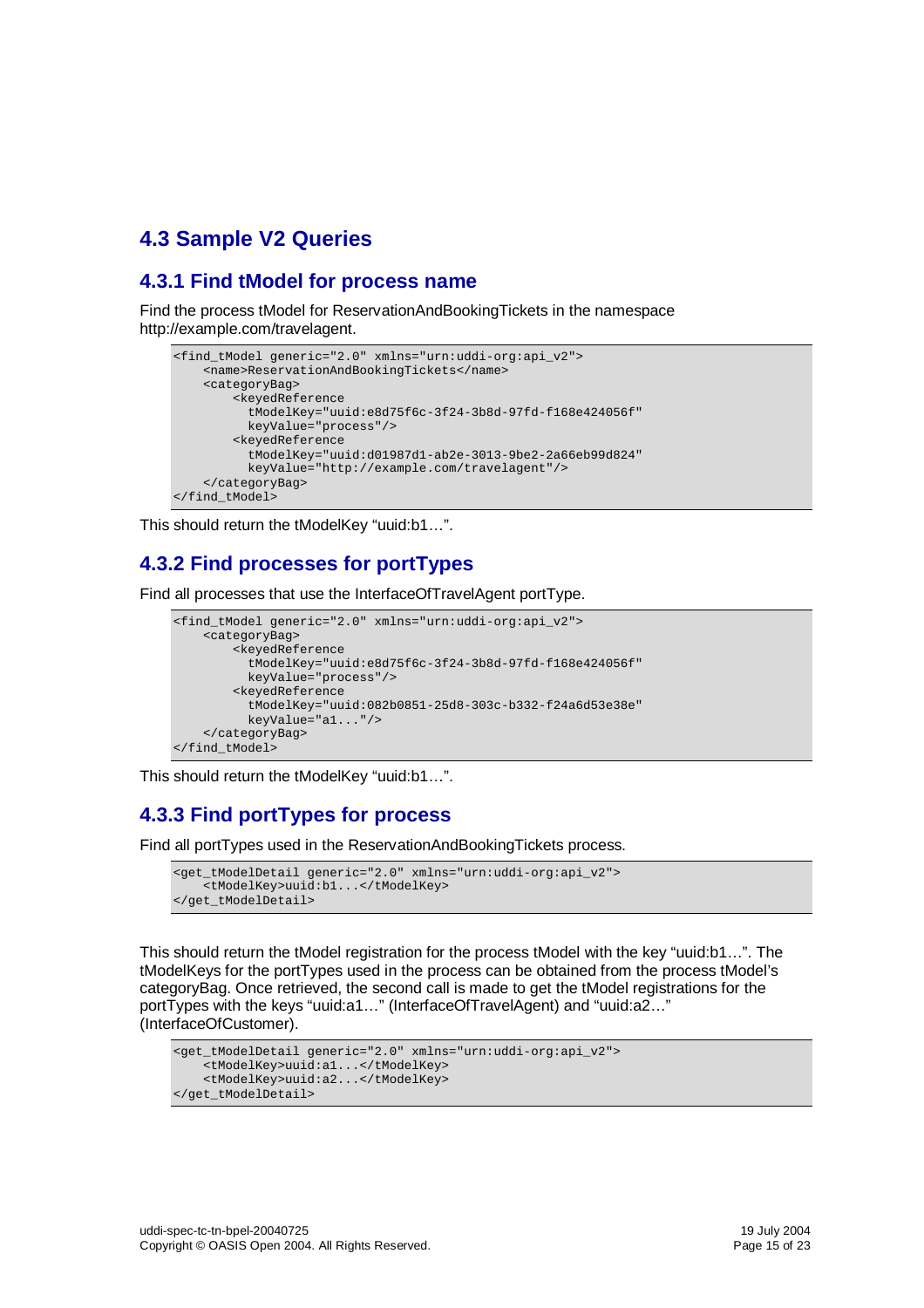## **4.3.4 Find implementations for process**

Find all implementations of ReservationAndBookingTickets process.

Because the service Key attribute is required in the find binding call in the UDDI V2 API, it is not possible to find all implementations of a process with a single call. A find\_service call must be made first to get the keys of all services that contain a bindingTemplate that references the process, then either the details of each such service must be retrieved with a get\_serviceDetail call and the appropriate bindingTemplate looked for among the bindingTemplates of the service, or a find\_binding call must be made for each service, with the serviceKey attribute set accordingly. The following example shows the use of a find\_binding call.

This first call gets the list of services that have a bindingTemplate that references the process.

```
<find_service generic="2.0" xmlns="urn:uddi-org:api_v2">
    <tModelBag>
        <tModelKey>uuid:b1...</tModelKey>
    </tModelBag>
</find_service>
```
This should return the serviceKey "d1...".

Now the second call is made to find the appropriate bindings of this particular service.

```
<find_binding serviceKey="d1..." generic="2.0" xmlns="urn:uddi-org:api_v2">
    <tModelBag>
        <tModelKey>uuid:b1...</tModelKey>
    </tModelBag>
</find_binding>
```
This should return the bindingKey "c1…".

# **4.4 UDDI V3 Registrations**

Illustrating all this using UDDI V3 examples that use uri's for keys is probably clearer. The following sections illustrate our example's registrations and searching using UDDI V3..

### **4.4.1 WSDL portTypes**

Under V3, the WSDL portType tModels shown in the above section on WSDL portTypes would be published using domain keys which are based on ownership of the TravelAgent.com domain keyGenerator, which this company would have previously published in the UDDI registry. This keyGenerator acts as a "license" for publishing UDDI artifacts whose keys are derived from that domain key:

```
<tModel tModelKey="uddi:TravelAgent.com:TravelAgentInterface_portType">
   <name>InterfaceOfTravelAgent</name>
    <overviewDoc>
        <overviewURL>http://location/travelagent.wsdl<overviewURL>
    <overviewDoc>
    <categoryBag>
       <keyedReference
            tModelKey="uddi:uddi.org:xml:namespace"
           keyName="uddi-org:xml:namespace"
           keyValue="http://example.com/travelagent/wsdl" />
        <keyedReference
           tModelKey="uddi:uddi.org:wsdl:types"
            keyName="uddi-org:wsdl:types"
           keyValue="portType" />
   </categoryBag>
</tModel>
```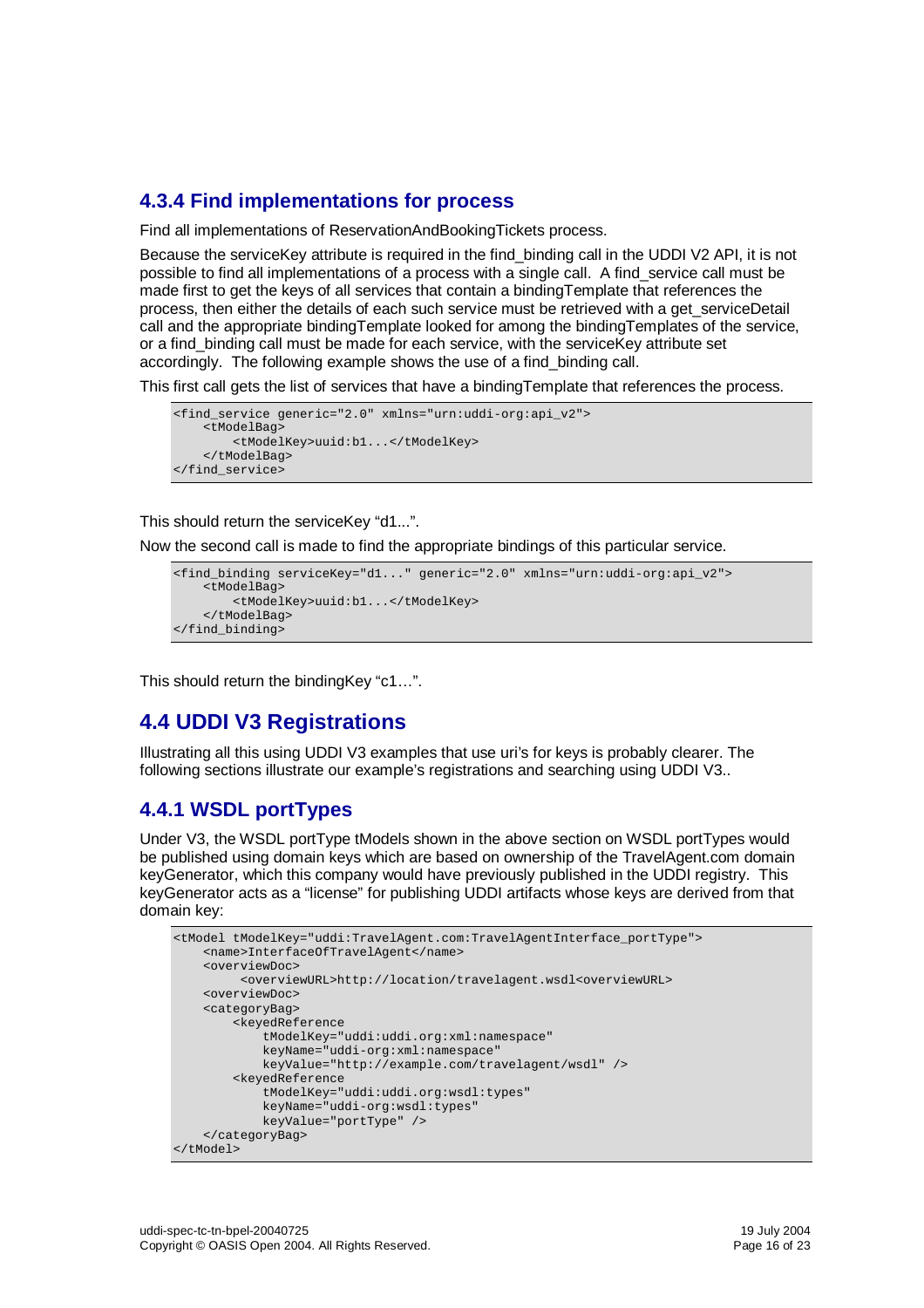```
<tModel tModelKey="uddi:TravelAgent.com:CustomerInterface_portType">
   <name>InterfaceOfCustomer</name>
   <overviewDoc>
         <overviewURL>http://location/customer.wsdl<overviewURL>
    <overviewDoc>
    <categoryBag>
        <keyedReference
            tModelKey="uddi:uddi.org:xml:namespace"
            keyName="uddi-org:xml:namespace"
            keyValue="http://example.com/travelagent/wsdl" />
        <keyedReference
            tModelKey="uddi:uddi.org:wsdl:types"
            keyName="uddi-org:wsdl:types"
            keyValue="portType" />
    </categoryBag>
</tModel>
```
### **4.4.2 BPEL4WS process**

```
<tModel tModelKey="uddi:TravelAgent.com:ReservationAndBookingTicketsProcess">
   <name>ReservationAndBookingTickets</name>
   <overviewDoc>
         <overviewURL>http://location/reservation.bpel<overviewURL>
    <overviewDoc>
   <categoryBag>
        <keyedReference
            tModelKey="uddi:uddi.org:xml:namespace"
            keyName="uddi-org:xml:namespace"
           keyValue="http://example.com/travelagent" />
        <keyedReference
            tModelKey="uddi:uddi.org:bpel:types"
            keyName="uddi-org:bpel:types"
            keyValue="process" />
        <keyedReference
            tModelKey="uddi:uddi.org:wsdl:porttypereference"
            keyName="uddi-org:wsdl:portTypeReference"
           keyValue="uddi:TravelAgent.com:TravelAgentInterface_portType" />
        <keyedReference
            tModelKey="uddi:uddi.org:wsdl:porttypereference"
            keyName="uddi-org:wsdl:portTypeReference"
            keyValue="UDDI:TravelAgent.com:CustomerInterface" />
    </categoryBag>
</tModel>
```
## **4.4.3 WSDL port**

```
<businessService
 serviceKey="uddi:TravelAgent.com:service1"
 businessKey="uddi:TravelAgent.com:StoreFront">
  …
 <bindingTemplates>
    <bindingTemplate
       bindingKey="uddi:TravelAgent.com:TravelAgentPort"
       serviceKey="uddi:TravelAgent.com:service1">
       <accessPoint useType="endPoint">
         http://location/sample
        </accessPoint>
        <tModelInstanceDetails>
            <tModelInstanceInfo
                tModelKey="uddi:...">
                <description xml:lang="en">
                    The wsdl:binding that this wsdl:port implements.
                    The instanceParms specifies the port local name.
                </description>
                <instanceDetails>
                    <instanceParms>TravelAgentPort</instanceParms>
                </instanceDetails>
            </tModelInstanceInfo>
```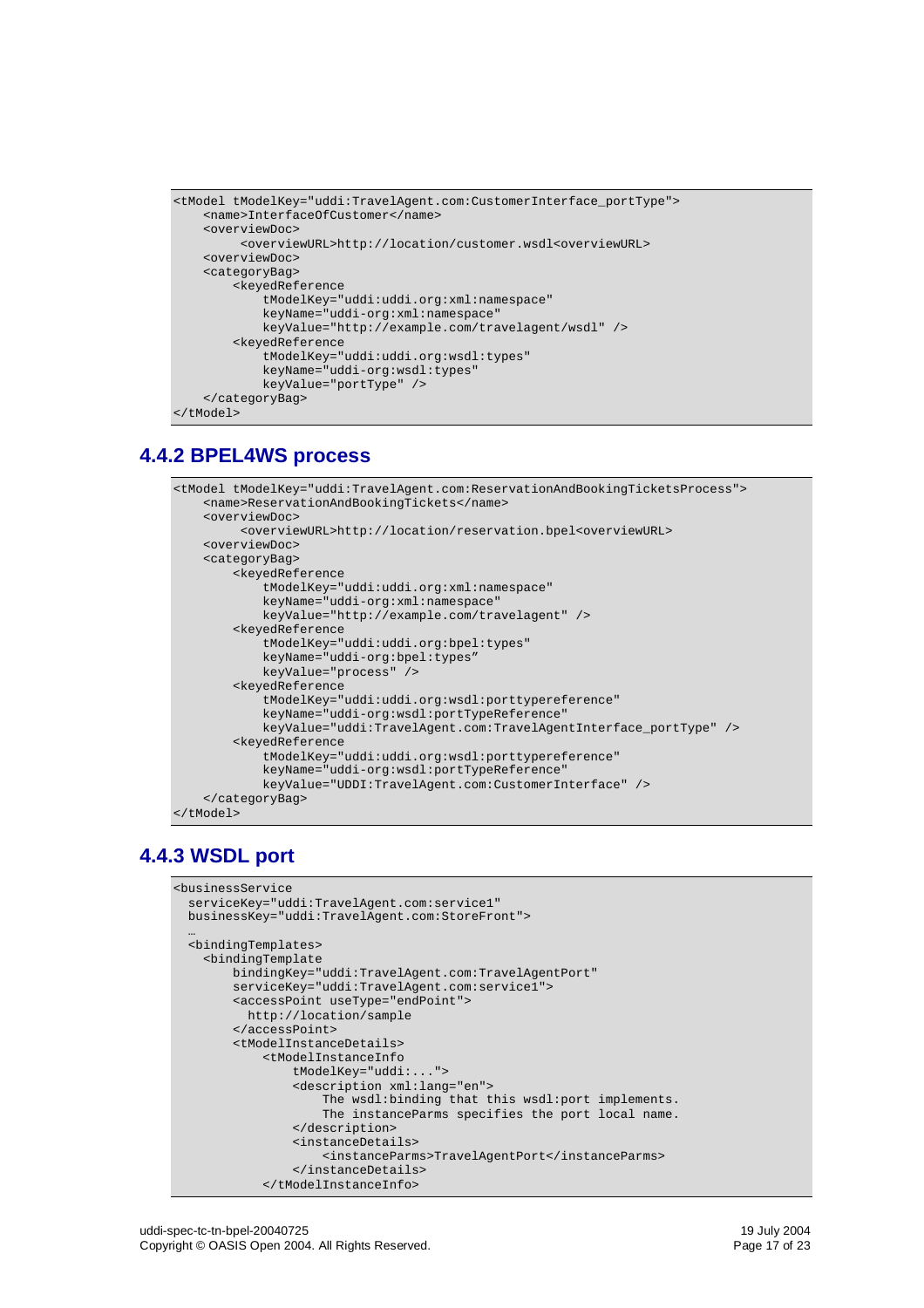

# **4.5 Sample V3 Queries**

## **4.5.1 Find tModel for process name**

Find the process tModel for the ReservationAndBookingTickets business process in the namespace http://example.com/travelagent.

```
<find_tModel xmlns="urn:uddi-org:api_v3">
    <name>ReservationAndBookingTickets</name>
    <categoryBag>
        <keyedReference
          tModelKey="uddi:uddi.org:bpel:types"
          keyValue="process"/>
        <keyedReference
          tModelKey="uddi:uddi.org:xml:namespace"
         keyValue="http://example.com/travelagent"/>
    </categoryBag>
</find_tModel>
```
This should return the tModelKey

"uddi:TravelAgent.com:ReservationAndBookingTicketsProcess".

## **4.5.2 Find processes for portTypes**

Find all processes that use the InterfaceOfTravelAgent portType.

```
<find_tModel xmlns="urn:uddi-org:api_v3">
    <categoryBag>
        <keyedReference
          tModelKey="uddi:uddi.org:bpel:types"
          keyValue="process"/>
        <keyedReference
          tModelKey="uddi:uddi.org:wsdl:porttypereference"
          keyValue="uddi:TravelAgent.com:TravelAgentInterface_portType"/>
    </categoryBag>
</find_tModel>
```
#### This should return the tModelKey "uddi:TravelAgent.com:ReservationAndBookingTicketsProcess".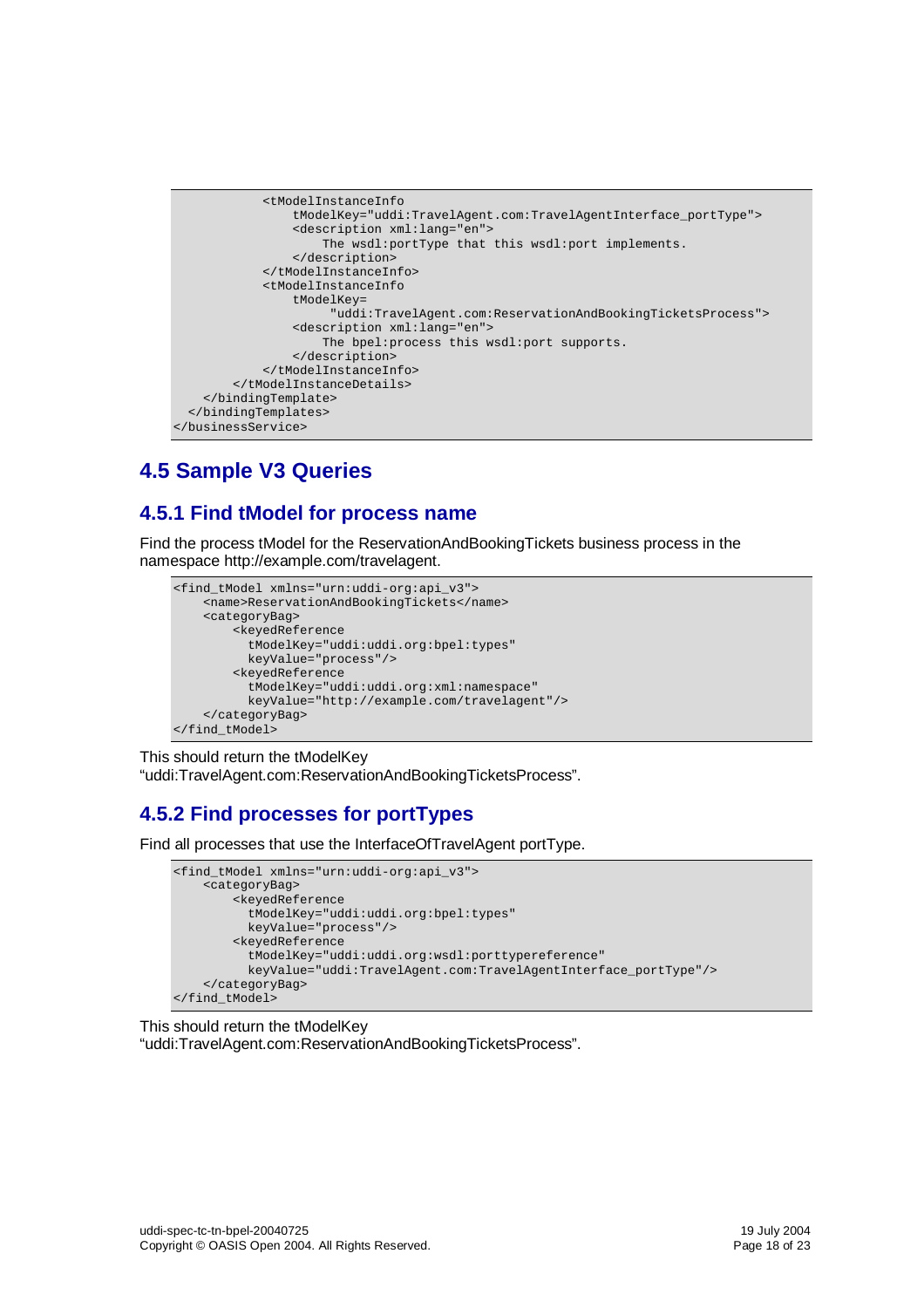## **4.5.3 Find portTypes for process**

Find all portTypes used in the ReservationAndBookingTickets process.

```
<get_tModelDetail xmlns="urn:uddi-org:api_v3">
    <tModelKey>uddi:TravelAgent.com:ReservationAndBookingTicketsProcess
     </tModelKey>
</get_tModelDetail>
```
This should return the tModel registration for the process tModel with the key "uddi:TravelAgent.com:ReservationAndBookingTicketsProcess". The tModelKeys for the portTypes used in the process can be obtained from the process tModel's categoryBag. Once retrieved, the second call is made to get the tModel registrations for the portTypes with the keys "uddi:TravelAgent.com:TravelAgentInterface\_portType" (InterfaceOfTravelAgent) and "uddi:TravelAgent.com:CustomerInterface\_portType" (InterfaceOfCustomer).

```
<get_tModelDetail xmlns="urn:uddi-org:api_v3">
<tModelKey>uddi:TravelAgent.com:TravelAgentInterface_portType</tModelKey>
   <tModelKey>uddi:TravelAgent.com:CustomerInterface_portType</tModelKey>
</get_tModelDetail>
```
## **4.5.4 Find implementations for process**

Find all implementations of ReservationAndBookingTickets process.

```
<find_binding xmlns="urn:uddi-org:api_v3">
    <tModelBag>
        <tModelKey>uddi:TravelAgent.com:ReservationAndBookingTicketsProcess
</tModelKey>
    </tModelBag>
</find_binding>
```
This should return the bindingKey "uddi:TravelAgent.com:TravelAgentPort".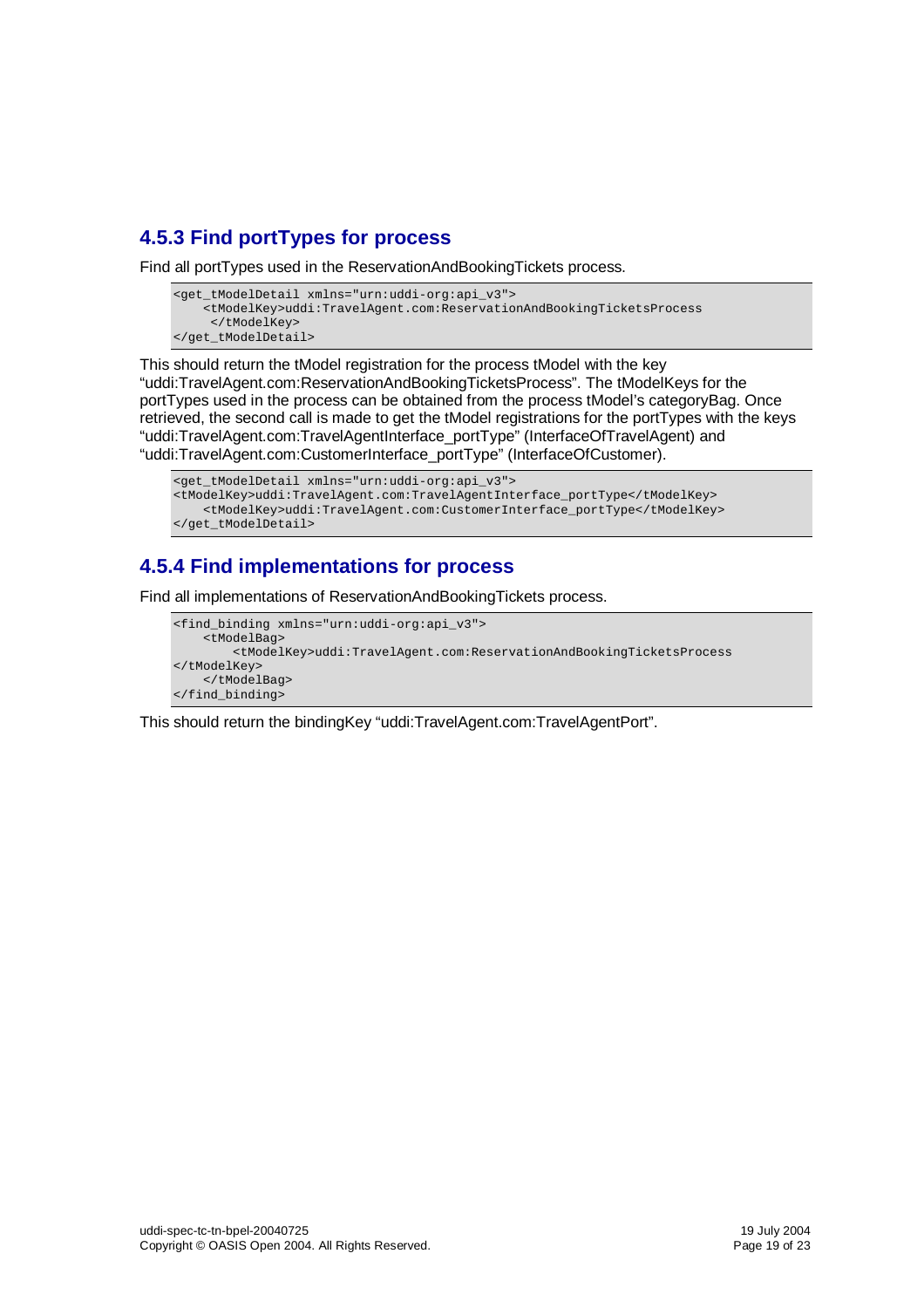# **5 References**

# **5.1 Normative**

| [BPEL4WS]       | T. Andrews, F. Curbera, H. Dholakia, Y. Goland, J. Klein, F. Leymann, K.<br>Liu, D. Roller, D. Smith, S. Thatte, I. Trickovic, S. Weerawarana,<br>Business Process Execution Language for Web Services Version 1.1,<br>http://ifr.sap.com/bpel4ws, May 2003. |
|-----------------|--------------------------------------------------------------------------------------------------------------------------------------------------------------------------------------------------------------------------------------------------------------|
| [RFC2119]       | S. Bradner, Key words for use in RFCs to Indicate Requirement Levels,<br>http://www.ietf.org/rfc/rfc2119.txt, IETF RFC 2119, March 1997.                                                                                                                     |
| <b>[WSDL11]</b> | E. Christensen, F. Curbera, G. Meredith, S. Weerawarana, Web<br>Services Description Language (WSDL) 1.1,<br>http://www.w3.org/TR/2001/NOTE-wsdl-20010315, W3C Note, March<br>2001.                                                                          |
| [WSDLBP]        | J. Colgrave, K. Januszewski, Using WSDL in a UDDI Registry, Version<br>1.08, http://www.oasis-open.org/committees/uddi-spec/doc/bp/uddi-spec-<br>tc-bp-using-wsdl-v108-20021110.htm, OASIS UDDI TC Best Practice,<br>November 2002.                          |
| [WSDLTN]        | J. Colgrave, K. Januszewski, Using WSDL in a UDDI Registry, Version<br>2.0, http://www.oasis-open.org/committees/uddi-spec/doc/tn/uddi-spec-<br>tc-tn-wsdl-v2.htm, OASIS UDDI TC Technical Note, June 2003.                                                  |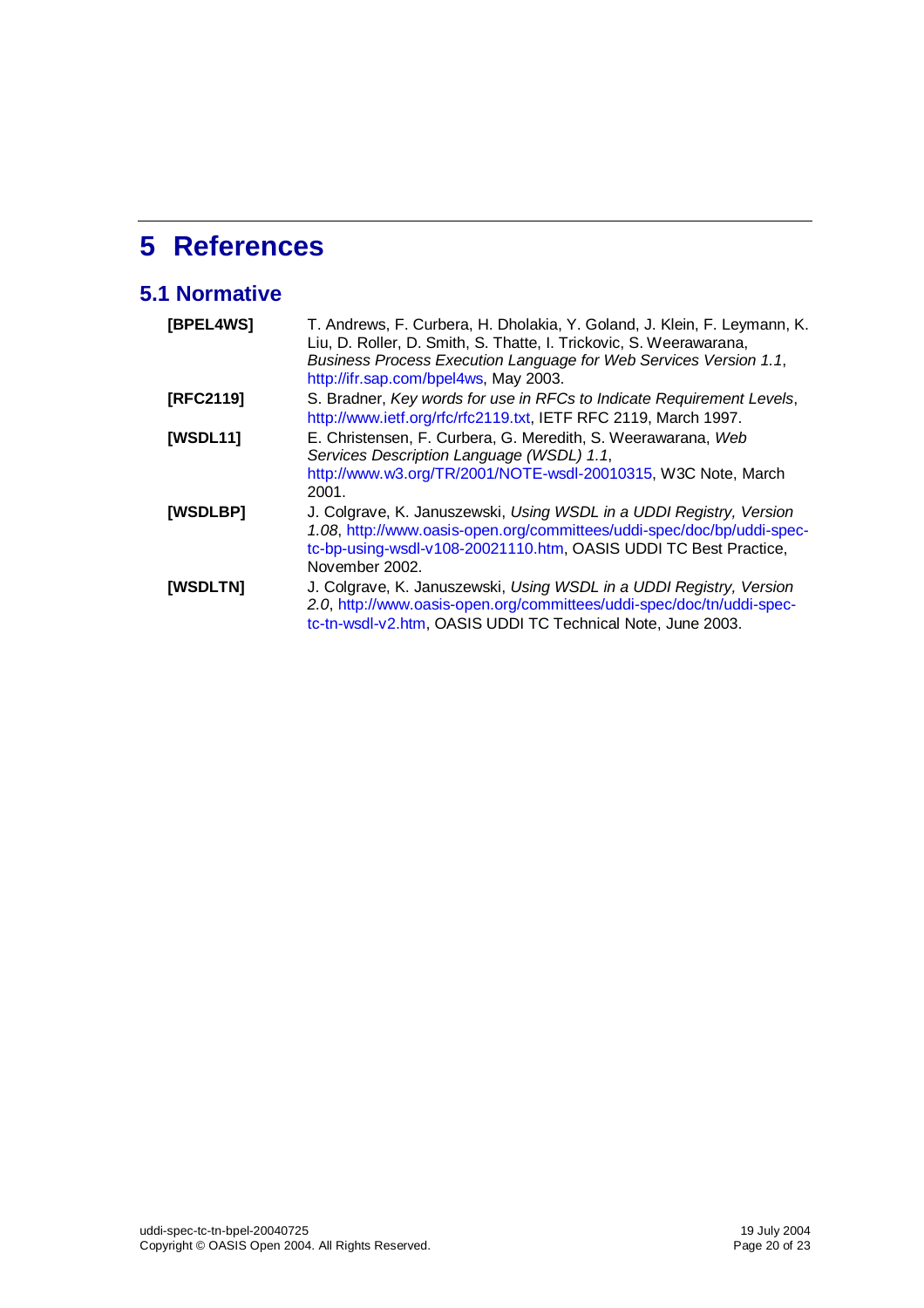# **Appendix A. Acknowledgments**

The following individuals provided input of this technical note: Jan Pridal, Systinet

> Svatopluk Dedic, Systinet Ales Lipovy, Systinet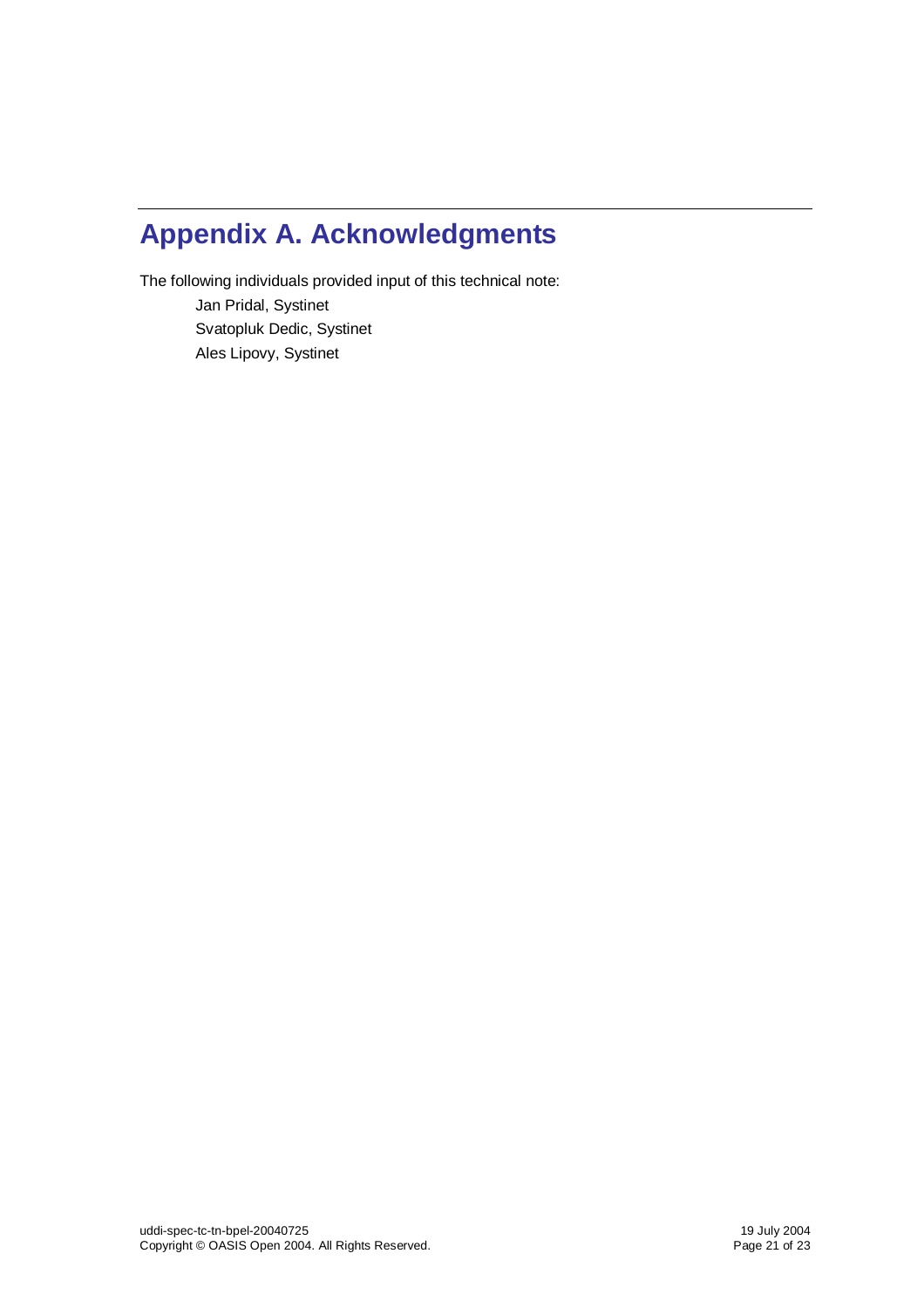# **Appendix B. Revision History**

| Rev   | Date           | By Whom                       | What                                                                                                                                                         |
|-------|----------------|-------------------------------|--------------------------------------------------------------------------------------------------------------------------------------------------------------|
| 0.8   | Jan 29, 2004   | C. v. Riegen, I.<br>Trickovic | First complete draft                                                                                                                                         |
| 0.9   | March 22, 2004 | T. Bellwood                   | Corrected a few typos; Added sections<br>on V3 registrations and queries                                                                                     |
| 1.0   | April 15, 2004 | I. Trickovic                  | Corrected figure #2 (included in section<br>2.1.2); Corrected the BPEL4WS<br>abstract process (section 4.1);<br>Addressed a few additional wording<br>issues |
| 1.0.1 | July 19, 2004  | C. v. Riegen, I.<br>Trickovic | Addressed issues raised during UDDI<br>TC FTF meeting June 28-30, 2004                                                                                       |